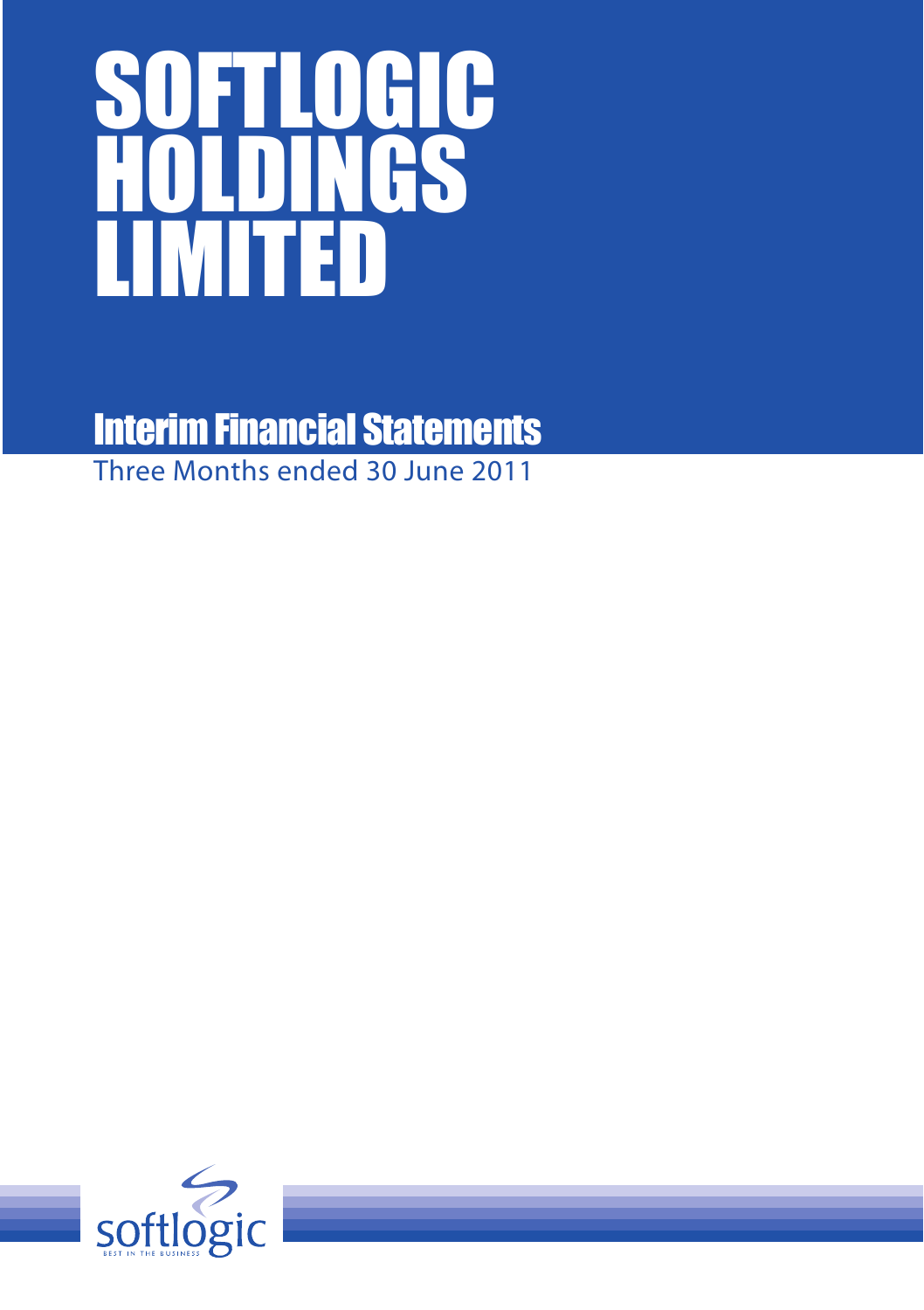# **Contents**

| Consolidated Income Statement 4            |
|--------------------------------------------|
| Consolidated Cash Flow Statement 5         |
| Segment Analysis of Revenue and Profit 7   |
|                                            |
|                                            |
|                                            |
|                                            |
| Company Statement of Changes in Equity. 12 |
|                                            |
|                                            |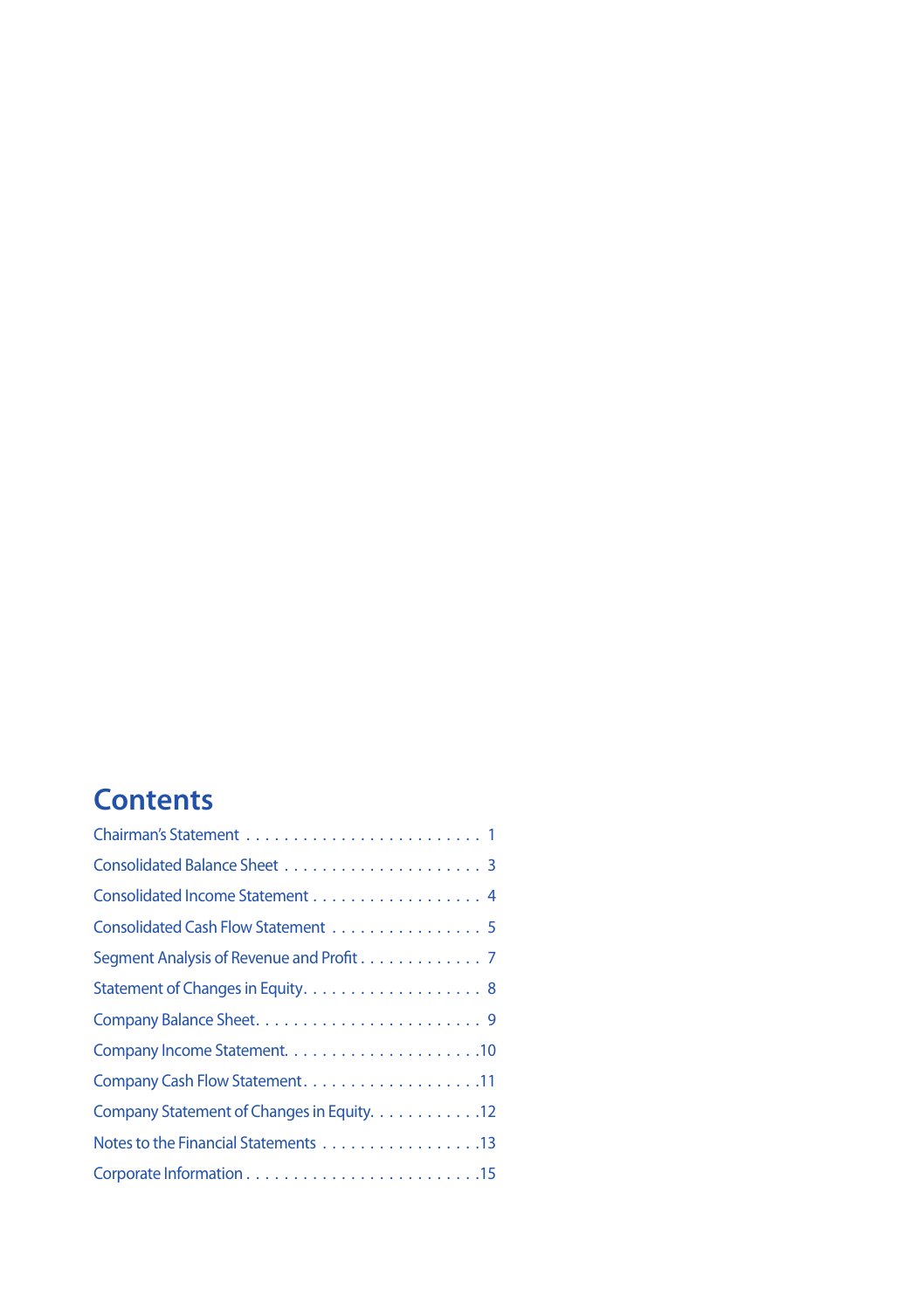# **CHAIRMAN'S STATEMENT**

The Softlogic Group recorded a turnover of Rs. 4.4 Bn for the first quarter of 2011/12, ending 30th June 2011, as compared to Rs. 1.674 Bn for the corresponding period in 2010/2011. This was partly due to the consolidation of Asiri Group results which contributed Rs 1.3 billion to the turnover. This marked an increase of 162% year on year, resulting in the Group recording a Gross Profit of Rs. 1.5 Bn.

The Profit Before Tax (PBT) for the Group in the first quarter was Rs. 466 million against the Rs 146 million reported in the same quarter of 2010/2011, recording a growth in PBT of 218% YoY.

The Profit After Tax (PAT) for the group in the same quarter was Rs. 368 Mn as compared to Rs 103 Mn for the same period in the previous year, indicating an increase of 257%.

This growth in profits does not reflect the interest savings from consolidation of the Group's borrowing position consequent to the Initial Public Offering (IPO) of shares of Softlogic Group as the funds were received towards the end of the quarter. The benefits of the interest savings will be reflected in the future periods.

The ICT sector of the Group reported an increased turnover figure of Rs. 1.5 billion and a PBT of Rs. 116 million which is a 17% YoY growth. The telecommunications business continues to maintain its market leadership. Nokia remains the key brand, recording a growth of 33% YoY. We continue to hold a dominant position in the market whilst driving the business towards increasing our sales.

The Healthcare sector of the Group performed exceptionally well during the quarter. The Asiri Group recorded PAT of Rs. 123.7 Mn this quarter as compared to Rs. 5.95 Mn for the corresponding period in the previous year. The financial structure of the sector has received a significant boost with the strategic partnership with IFC who have disbursed US\$ 20 million by way of a long-term loan of 10 years including the initial grace period of 2 years.

The major quantum of which will be taken up by the new Central Hospital which in its second year of existence recorded strong operating profits of Rs. 53.5 Mn in the first quarter of this year. Taking a cue from this outstanding performance, we are confident that The Central will become a key contributor to the profitability of our healthcare business.

The Asiri Group is committed to taking quality healthcare out of the confines of the Western province, into the outlying areas of the country, resulting in the setting up of a pathology laboratory in Jaffna to serve the area with hi-tech healthcare diagnostics expertise. Further the Group acquired a project to construct a 100-bed hospital in Kandy, construction of this is anticipated to commence in the near future.

Softlogic Capital Ltd which was acquired and rebranded in the last financial year reported a profit of Rs. 17.4 Mn for the quarter. Its flagship subsidiary, Softlogic Finance Plc, is the main contributor to the Group performance and has shown exceptional growth with customer advances recorded at Rs 5.7 billion which is an increase of 32% for the quarter. Customer deposits kept pace surging 46% and surpassing Rs 2 billion during the quarter under review. The Company continues to perform outstandingly adding value to the Group Balance Sheet and has firmly set its sight towards market leadership in the industry and is positioning itself to be amongst the top 5 in the industry by year 2014.

One of our impressive recent achievements in this sector is the acquisition of Asian Alliance Insurance by the Softlogic Group. I am proud to announce that this strategic acquisition will further enhance synergies within the group and the full benefit of this will be revealed in the months ahead. Asian Alliance Insurance will be held under Softlogic Capital Ltd that has been identified as the financial services holding company and is due to be listed on the Colombo Stock Exchange shortly.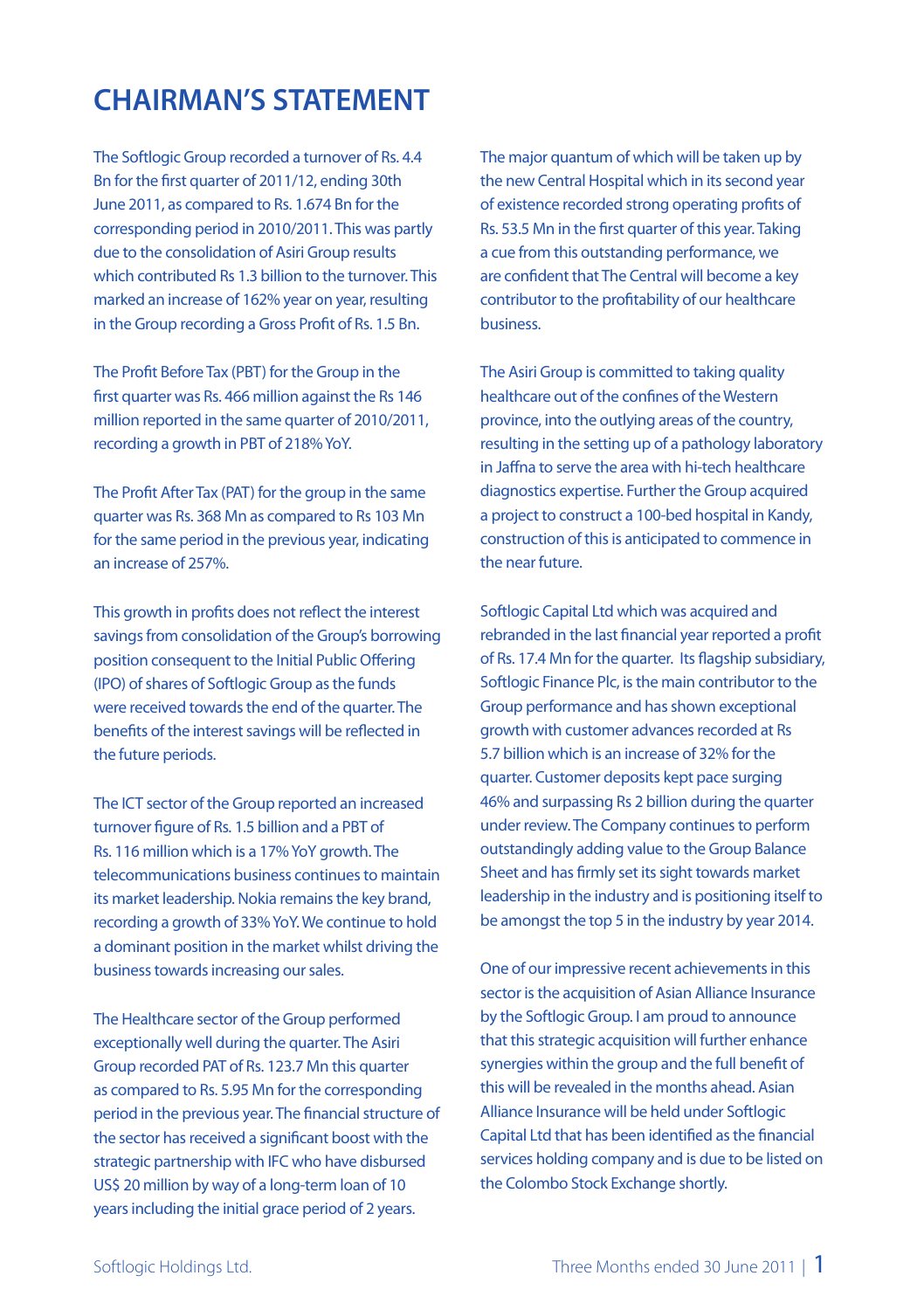# **CHAIRMAN'S STATEMENT** *(Contd)*

Although a modest contributor to the Group profits, our Automobile arm of the business reflects strong fundamentals and is recording steady sales volumes of circa 130 - 150 Ford vehicles for a quarter. The government's move to open up vehicle permits has resulted in a significant increase in sales of Daihatsu SUVs contributing positively to the top and bottom lines. The operating profit of the sector for the current quarter was Rs. 40 million against the Rs 1 million in the first quarter of 2010 with a PBT of Rs. 37.8 million in the same quarter against the Rs. 227,351 in the previous year.

Meanwhile, The Softlogic Group's Retail arm continues to be one of the key thrust areas for the group, posting a 122% YoY revenue growth during the first quarter of the year and a PBT of Rs. 116 million. This was primarily due to the expansion of retail stores during the period and the duty benefits as a result of the last budget. We are on track to achieve our plans to open 150 retail outlets by December 2011 and 250 by December 2012 with 85 stores in operation at the end of June 2011. These well-appointed showrooms will showcase the world's best brands in Consumer Electronics, Branded Apparel and Furniture segments. Branded Apparel remains a key growth strategy for the group, currently with 3 Levi's outlets and one Nike store. We are committed to enhancing our portfolio of international retail brands and in line with that commitment we will be opening Giordano and Mango stores in Colombo in the second quarter. We are currently looking for a large retail space to open a Debenhams Department store in Sri Lanka which will be Sri Lanka's first International Department Store.

The Group has plans to commence construction of the Movenpick City Hotel in Colombo in collaboration with the Movenpick Group in September 2011. The project is expected complete in 24 months. Softlogic Group also also acquired the Ceysands Hotel in Bentota during 2011 and we have signed up Centara International Management,

a leading resort management group to manage the day to day operations of the hotel. Refurbishment and reconstruction of the hotel is anticipated to commence in September 2011 which will transform it from a 84 room hotel to a 160 room 4 star plus resort which will reopen in time for the 2012 winter season.

As our new acquisitions and consolidation comes to fruition over the next few months and years, we expect the future financial performance of the group to reflect these strategic gains. Our objective in each sector is to play a leading role. It is therefore with much pride that we look back on our achievements in the last quarter and the growth path that we have traversed. As the country's economy surges ahead, we believe that we possess a diversified portfolio of businesses that stand ready to profit from opportunities created by the "Sri Lankan miracle".

Ours is a "value story". We are determined and committed to a continuous process of "strategic value creation". We have over a short period, made new investments that are extremely strategic, aggressively grown business volumes, and in simple, made every stroke count.

I am grateful to all our stakeholders for their valued cooperation and assistance at all times.

I look forward to your cooperation as we move through the exciting times that lie ahead.

**Ashok Pathirage** *Chairman*

*22 August 2011*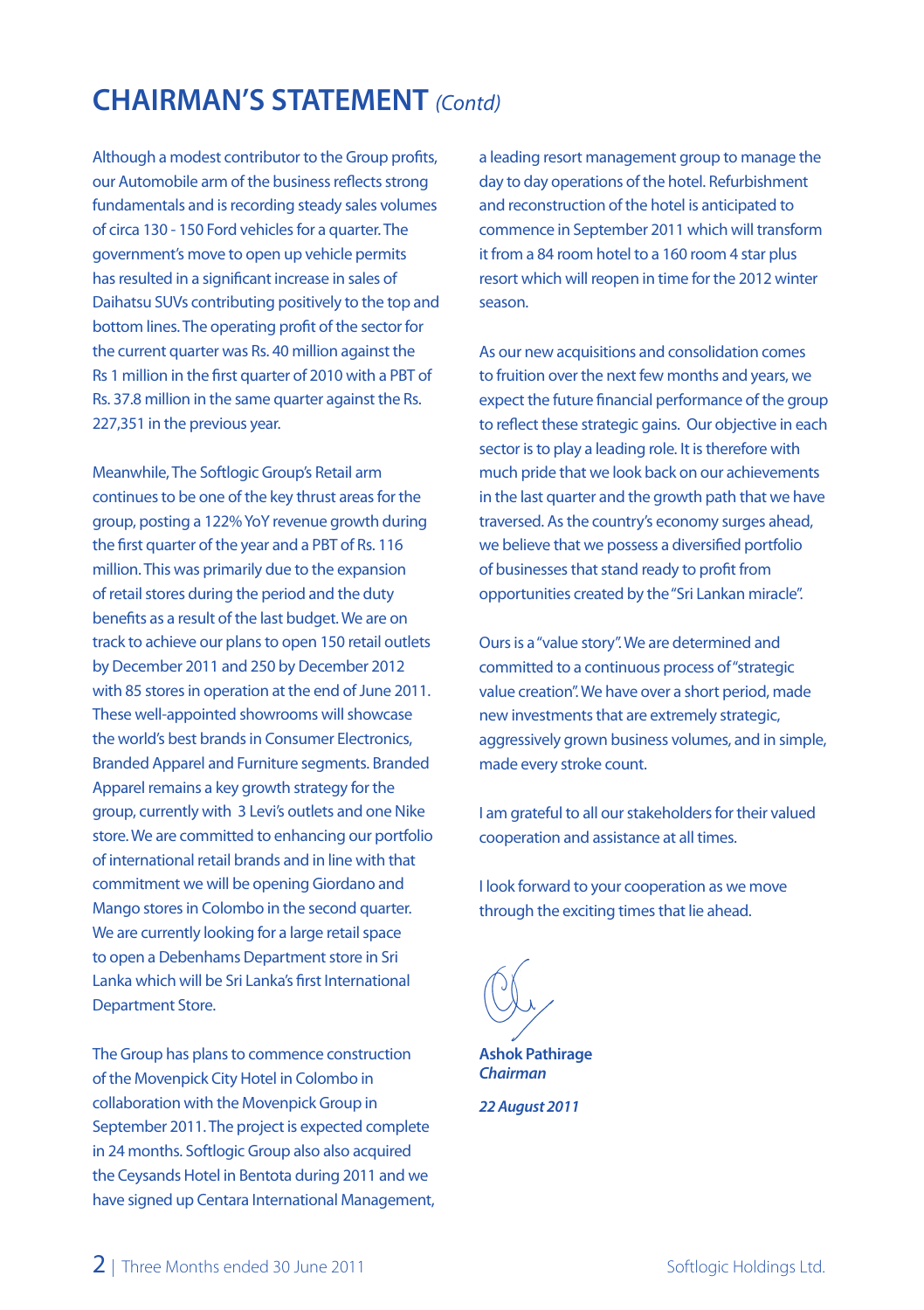# **CONSOLIDATED BALANCE SHEET**

|                                                                     | <b>Unaudited</b><br>as at<br>30.06.2011<br>Rs. | <b>Unaudited</b><br>as at<br>30.06.2010<br>Rs. | <b>Audited</b><br>as at<br>31.03.2011<br>Rs. |
|---------------------------------------------------------------------|------------------------------------------------|------------------------------------------------|----------------------------------------------|
| <b>ASSETS</b>                                                       |                                                |                                                |                                              |
| <b>Non-Current Assets</b>                                           |                                                |                                                |                                              |
| <b>Property, Plant and Equipment</b><br>Leasehold Property          | 10,241,741,664<br>91,163,742                   | 1,004,865,607                                  | 10,274,534,256<br>91,422,977                 |
| <b>Investment Property</b>                                          | 2,420,284,222                                  | 555,275,000                                    | 2,420,284,222                                |
| Intangible Assets                                                   | 4,934,155,300                                  | 770,656,647                                    | 4,710,820,895                                |
| <b>Investments in Associates</b><br><b>Other Non-Current Assets</b> | 77,282,965                                     | 1,789,475,464                                  | 61,113,267                                   |
| Rental Receivable on Lease Assets and Hire Purchase                 | 162,786,894<br>2,922,181,770                   |                                                | 245,561,360<br>2,095,891,164                 |
| <b>Deferred Tax Assets</b>                                          | 373.642.354                                    | 15,547,874                                     | 369,342,491                                  |
|                                                                     | 21,223,238,912                                 | 4,135,820,592                                  | 20.268.970.632                               |
| <b>Current Assets</b>                                               |                                                |                                                |                                              |
| <i><u><b>Inventories</b></u></i>                                    | 3,132,148,848                                  | 945,859,475                                    | 2,551,363,907                                |
| <b>Trade and Other Receivables</b><br><b>Loans and Advances</b>     | 4,322,468,705<br>1,189,983,456                 | 1,594,164,680                                  | 2,878,985,826<br>984,533,733                 |
| Rental Receivable on Lease Assets and Hire Purchase                 | 1,272,695,801                                  |                                                | 1,336,610,451                                |
| <b>Amounts Due from Related Parties</b>                             |                                                |                                                | 261.598                                      |
| <b>Short Term Investments</b>                                       | 886.494.694                                    | 161.111.679                                    | 730,742,362                                  |
| Income Tax Refunds<br><b>Cash in Hand and at Bank</b>               | 176,541,370<br>2,166,094,663                   | 33,538,515<br>137,041,669                      | 103,395,695<br>279,647,867                   |
|                                                                     | 13,146,427,539                                 | 2,871,716,018                                  | 8,865,541,439                                |
| <b>Total Assets</b>                                                 | 34,369,666,451                                 | 7,007,536,610                                  | 29,134,512,071                               |
|                                                                     |                                                |                                                |                                              |
| <b>EOUITY AND LIABILITIES</b>                                       |                                                |                                                |                                              |
| <b>Equity Attributable to Equity Holders of the Parent</b>          |                                                |                                                |                                              |
| <b>Stated Capital</b><br><b>Capital Reserves</b>                    | 5,089,000,000<br>684,153,591                   | 1.058.000.000<br>588,953,330                   | 1.058.000.000<br>684,900,723                 |
| <b>Revenue Reserves</b>                                             | 1,566,355,838                                  | 566,144,359                                    | 1,298,686,341                                |
| <b>Shareholders' Funds</b>                                          | 7,339,509,429                                  | 2,213,097,689                                  | 3,041,587,064                                |
| <b>Minority Interest</b>                                            | 4.041.658.205                                  | 4.974.065                                      | 4.003.432.769                                |
| <b>Total Equity</b>                                                 | 11,381,167,634                                 | 2.218.071.753                                  | 7,045,019,833                                |
| <b>Non-current Liabilities</b>                                      |                                                |                                                |                                              |
| <b>Interest Bearing Borrowings</b>                                  | 4,372,006,627                                  | 1,705,810,788                                  | 3,488,911,803                                |
| <b>Public Deposits</b>                                              | 246,568,118                                    |                                                | 205,057,922                                  |
| Deferred Tax Liabilities                                            | 265,515,804                                    | 75,139,918                                     | 173,917,139                                  |
| <b>Employee Benefit Liabilities</b><br>Deferred Income              | 259,877,727<br>1,681,189                       | 49,589,196                                     | 252,462,657<br>2.242.069                     |
|                                                                     | 5.145.649.464                                  | 1,830,539,902                                  | 4.122.591.590                                |
| <b>Current Liabilities</b>                                          |                                                |                                                |                                              |
| <b>Trade and Other Payables</b>                                     | 2,434,960,955                                  | 627,115,709                                    | 1,938,594,982                                |
| <b>Amounts Due to Related Parties</b>                               | 3,721,277                                      | 3,327,917                                      | 4,049,610                                    |
| <b>Income Tax Liabilities</b><br><b>Short Term Borrowings</b>       | 237.218.738<br>6,308,869,207                   | 94,735,407<br>1,522,734,812                    | 195,792,771<br>10,083,408,350                |
| <b>Current Portion of Interest Bearing Borrowings</b>               | 5,188,780,121                                  |                                                | 2,970,674,476                                |
| <b>Public Deposits</b>                                              | 2,018,287,908                                  |                                                | 1,379,779,977                                |
| <b>Bank Overdrafts</b>                                              | 1,651,011,146                                  | 711,011,110                                    | 1,394,600,482                                |
| <b>Total Equity and Liabilities</b>                                 | 17,842,849,353<br>34.369.666.451               | 2,958,924,955<br>7,007,536,610                 | 17,966,900,647<br>29,134,512,071             |
|                                                                     |                                                |                                                |                                              |
| Net asset per share                                                 | 9.93                                           | 34.58                                          | 4.75                                         |
|                                                                     |                                                |                                                |                                              |

Note : The above figures are subject to audit. I certify that the financial statements comply with the requirements of the Companies Act No. 7 of 2007.

**AnyONO** 

Chief Financial Officer

The Board of directors is responsible for the preparation and presentation of these financial statements. Signed for and on behalf of the Board by,

22 August 2011

 $\ln a \neq$ **Director** Director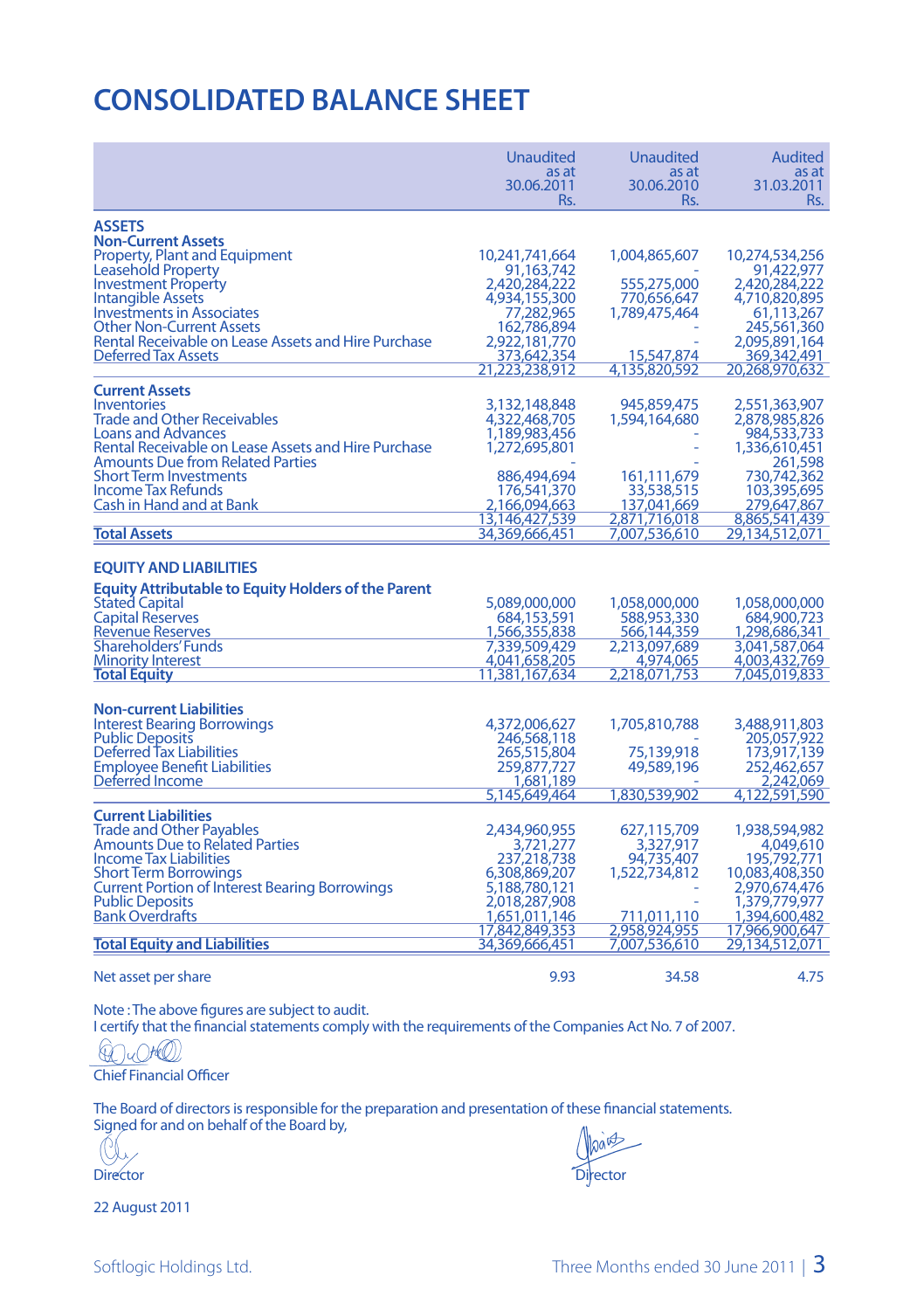# **CONSOLIDATED INCOME STATEMENT**

| For the three months ended 30 June                 | 2011<br>Rs.                         | 2010<br>Rs.     | Change<br>% | <b>Year ended</b><br>31.03.2011<br>Rs. |
|----------------------------------------------------|-------------------------------------|-----------------|-------------|----------------------------------------|
| Revenue                                            | 4,396,141,060 1,674,934,085         |                 |             | 162.47% 10,788,466,990                 |
| <b>Cost of Sales</b>                               | $(2,846,891,593)$ $(1,297,886,230)$ |                 | 119.35%     | (7,908,037,068)                        |
| <b>Gross Profit</b>                                | 1,549,249,467                       | 377,047,855     | 310.89%     | 2,880,429,922                          |
|                                                    |                                     |                 |             |                                        |
| Dividend Income                                    | 8,502,527                           | 1.054.914       | 705.99%     | 3,223,513                              |
| <b>Other Operating Income</b>                      | 194,562,333                         | 122,983,648     | 58.20%      | 669,038,971                            |
| <b>Distribution Expenses</b>                       | (156,704,106)                       | (49.992.143)    | 213.46%     | (481, 811, 417)                        |
| <b>Administrative Expenses</b>                     | (712,867,937)                       | (197,881,961)   | 260.25%     | (1,358,181,681)                        |
| <b>Finance Expenses</b>                            | (432, 638, 391)                     | (120, 338, 951) | 259.52%     | (857,054,582)                          |
| <b>Change in Fair Value of Investment Property</b> |                                     |                 | ÷           | 165,775,000                            |
| <b>Share of Results of Associates</b>              | 16,169,699                          | 13,732,076      | 17.75%      | 25,399,350                             |
| <b>Profit Before Tax</b>                           | 466,273,592                         | 146,605,438     | 218.05%     | 1,046,819,076                          |
|                                                    |                                     |                 |             |                                        |
| <b>Tax Expense</b>                                 | (97, 478, 967)                      | (43,393,000)    | 124.64%     | (76,009,554)                           |
| <b>Profit for the Period</b>                       | 368,794,625                         | 103,212,438     | 257.32%     | 970,809,523                            |
| Attributable to:                                   |                                     |                 |             |                                        |
| <b>Equity Holders of the Parent</b>                | 275,545,421                         | 102,591,567     | 168.58%     | 829,248,354                            |
| <b>Minority Interest</b>                           | 93,249,204                          | 620,871         | 14919.10%   | 141,561,169                            |
|                                                    | 368,794,625                         | 103,212,438     | 257.32%     | 970,809,523                            |
| <b>Basic Earnings Per Share</b>                    | 0.42                                | 1.60            |             | 1.30                                   |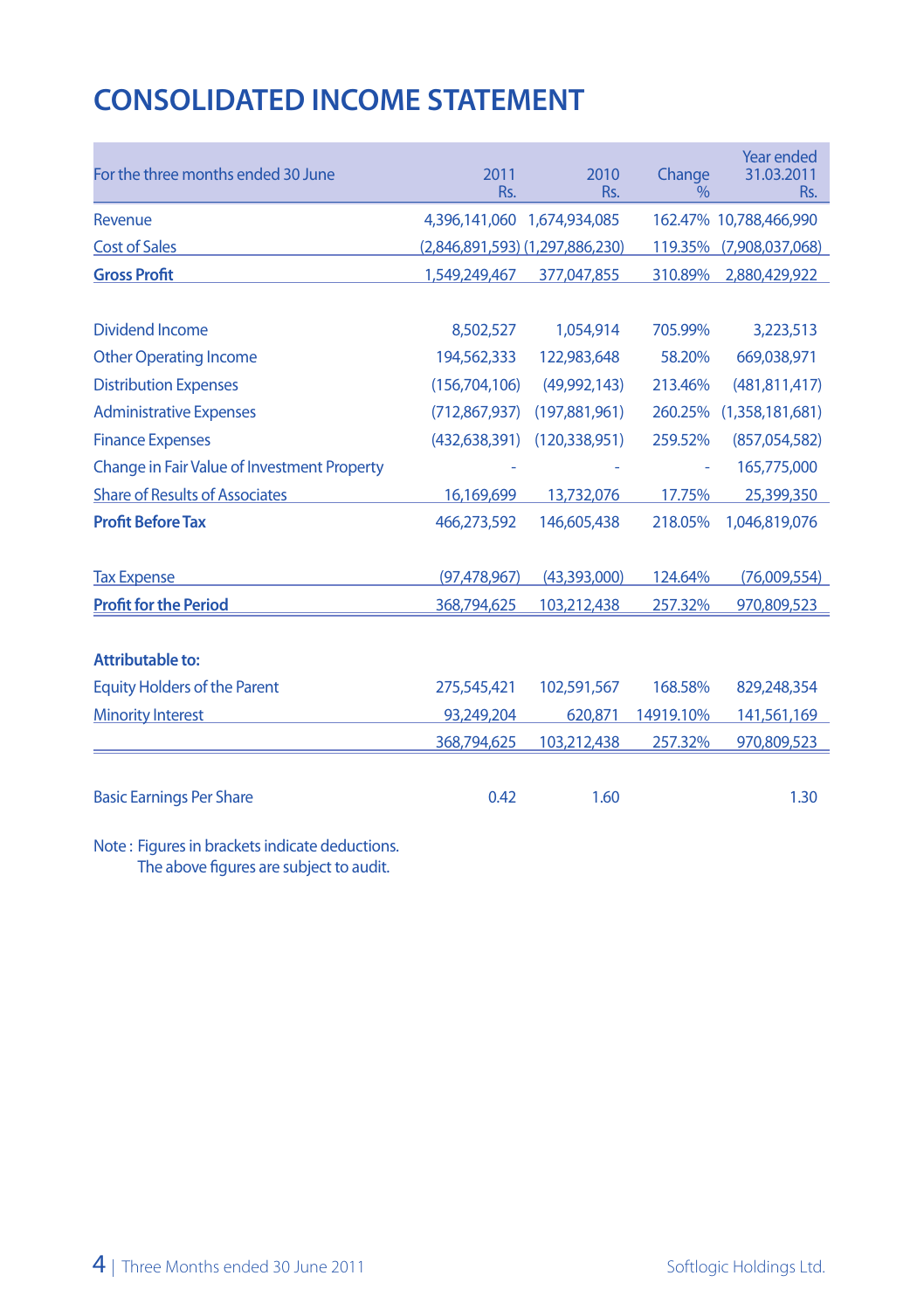# **CONSOLIDATED CASH FLOW STATEMENT**

|                                                                 | 2011<br>Rs.     | 2010<br>Rs.     |
|-----------------------------------------------------------------|-----------------|-----------------|
| <b>CASH FLOWS FROM OPERATING ACTIVITIES</b>                     |                 |                 |
| Profit before income tax expenses                               | 466,273,592     | 146,605,438     |
| <b>Adjustments for:</b>                                         |                 |                 |
| <b>Interest Income</b>                                          | (7,560,398)     | (528, 574)      |
| Dividend income                                                 | (8,502,527)     | (1,054,914)     |
| Depreciation of property, plant and equipment                   | 131,780,694     | 17,872,734      |
| <b>Finance expenses</b>                                         | 432,638,391     | 120,338,951     |
| Share of results of associates                                  | (16, 169, 698)  | (13,732,076)    |
| (Profit) / loss on sale of other investments                    | (863, 131)      | (10, 916, 856)  |
| (Profit) / loss on sale of property, plant and equipment        | (2,008,929)     |                 |
| <b>Gratuity provision and related costs</b>                     | 9,019,482       | 2,561,133       |
| Provision for increase in value of investments                  | 97,309,796      |                 |
| Prior year adjustment on Associate                              |                 | 10,066,378      |
| Exchange (Gain) / Loss                                          |                 | 27,811,154      |
| Deferred income                                                 | (560, 880)      |                 |
| Profit before working capital changes                           | 906,736,798     | 299,023,368     |
| (Increase) / decrease in inventories                            | (580, 784, 941) | (136,055,894)   |
| (Increase) / decrease in receivable and prepayments             | (1,443,482,879) | (289,490,641)   |
| (Increase) / decrease in amount due from related parties        | 261,598         |                 |
| Increase / (decrease) in creditors and accruals                 | 496,365,973     | 41,527,853      |
| Increase / (decrease) in amount due to related parties          | (328, 333)      |                 |
| Increase / (decrease) in investments in lease and hire purchase | (762, 375, 956) |                 |
| Increase / (decrease) in loans and advances                     | (205, 449, 723) |                 |
| Cash Generated from / (used) in Operating activities            | (1,589,057,464) | (84,995,314)    |
| Finance expenses paid                                           | (432, 638, 391) | (120, 338, 951) |
| <b>Interest Received</b>                                        | 7,560,398       | 528,574         |
| Dividend received                                               | 8,502,527       | 1,054,914       |
| <b>Gratuity Paid</b>                                            | (1,604,413)     | (165, 875)      |
| <b>Tax paid</b>                                                 | (48, 446, 427)  |                 |
| Net cash flow from used in operating activities                 | (2,055,683,768) | (203, 916, 652) |
| <b>CASH FLOWS FROM / (USED IN) INVESTING ACTIVITIES</b>         |                 |                 |
| Purchase and construction of property, plant and equipment      | (98, 728, 866)  | (11,587,652)    |
| <b>Purchase of investments</b>                                  | (242, 596, 341) | (71, 541, 126)  |
| Proceeds from sale of property, plant and equipment             | 2,008,929       |                 |
| Net cash flow from / (used in) investing activities             | (339, 316, 279) | 59,953,474      |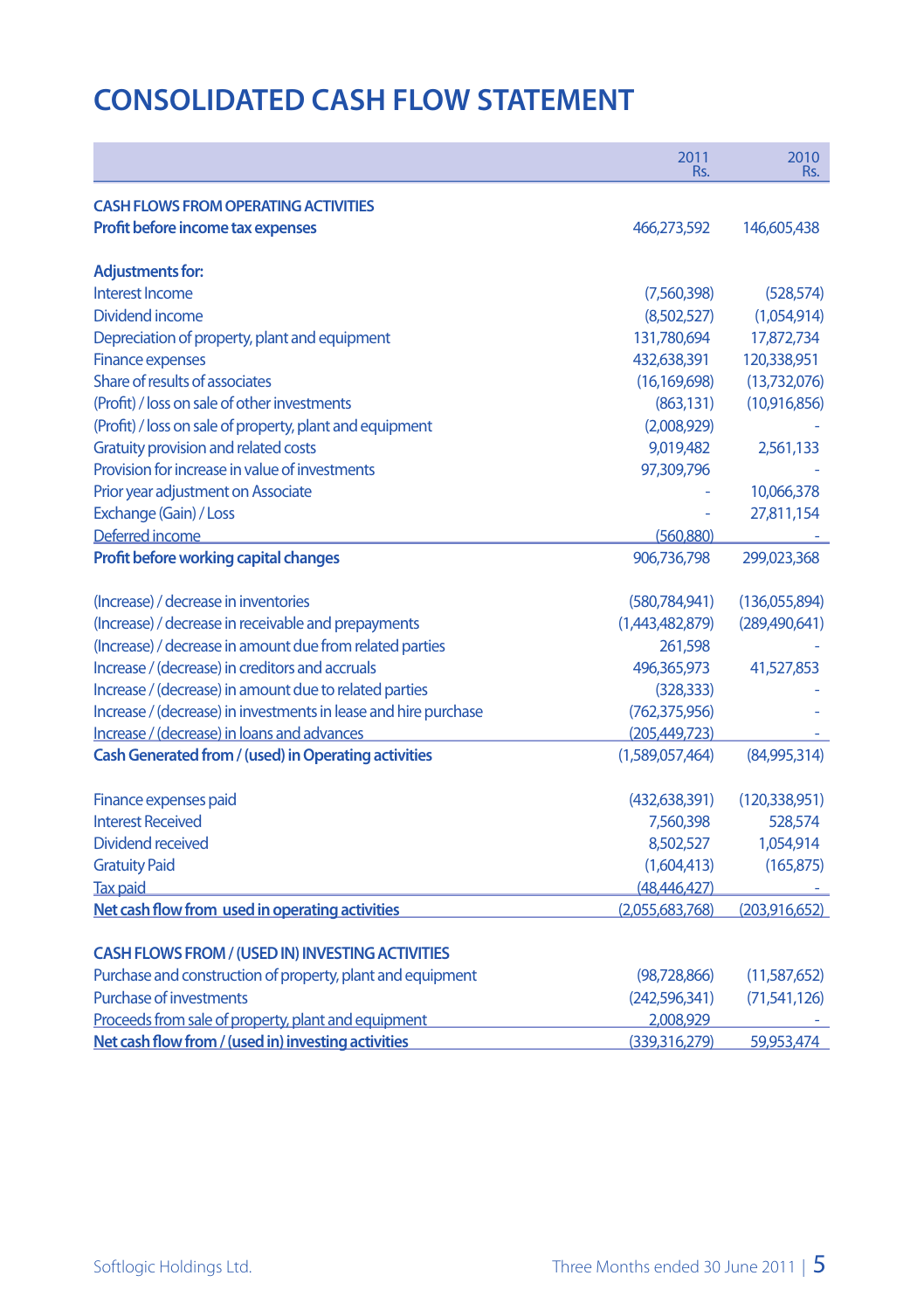# **CONSOLIDATED CASH FLOW STATEMENT** *(Contd)*

|                                                            | 2011<br>Rs.        | 2010<br>Rs.     |
|------------------------------------------------------------|--------------------|-----------------|
| <b>CASH FLOWS FROM / (USED IN) FINANCING ACTIVITIES</b>    |                    |                 |
| Dividend paid to minority shareholders                     | (4,767,350)        |                 |
| Proceeds from long term borrowings                         | 3,101,200,466      | 13,514,861      |
| Proceeds from / (repayment of) short term borrowings (net) | (3,774,539,143)    | 223,692,990     |
| Proceeds from public deposits                              | 680,018,127        |                 |
| Direct cost on Share Issue                                 | (7,875,924)        |                 |
| Proceeds from share issue                                  | 4,031,000,000      | 99,315,936      |
| Net cash flow from / (used in) financing activities        | 4,025,036,176      | 336,523,787     |
|                                                            |                    |                 |
| NET INCREASE / (DECREASE) IN CASH AND CASH EQUIVALENTS     | 1,630,036,132      | 192,560,609     |
| <b>CASH AND CASH EQUIVALENTS AT THE BEGINNING</b>          | (1, 114, 952, 615) | (766, 530, 050) |
| <b>CASH AND CASH EOUIVALENTS AT THE END</b>                | 515,083,517        | (573,969,441)   |
| ANALYSIS OF CASH AND CASH EQUIVALENTS                      |                    |                 |
| <b>Favourable balances</b>                                 |                    |                 |
| Cash in hand and at Bank                                   | 2,166,094,663      | 137,041,669     |
| Unfavourable balances                                      |                    |                 |
| <b>Bank overdrafts</b>                                     | (1,651,011,146)    | (711,011,110)   |
| <b>Cash and cash equivalents</b>                           | 515,083,517        | (573,969,441)   |
|                                                            |                    |                 |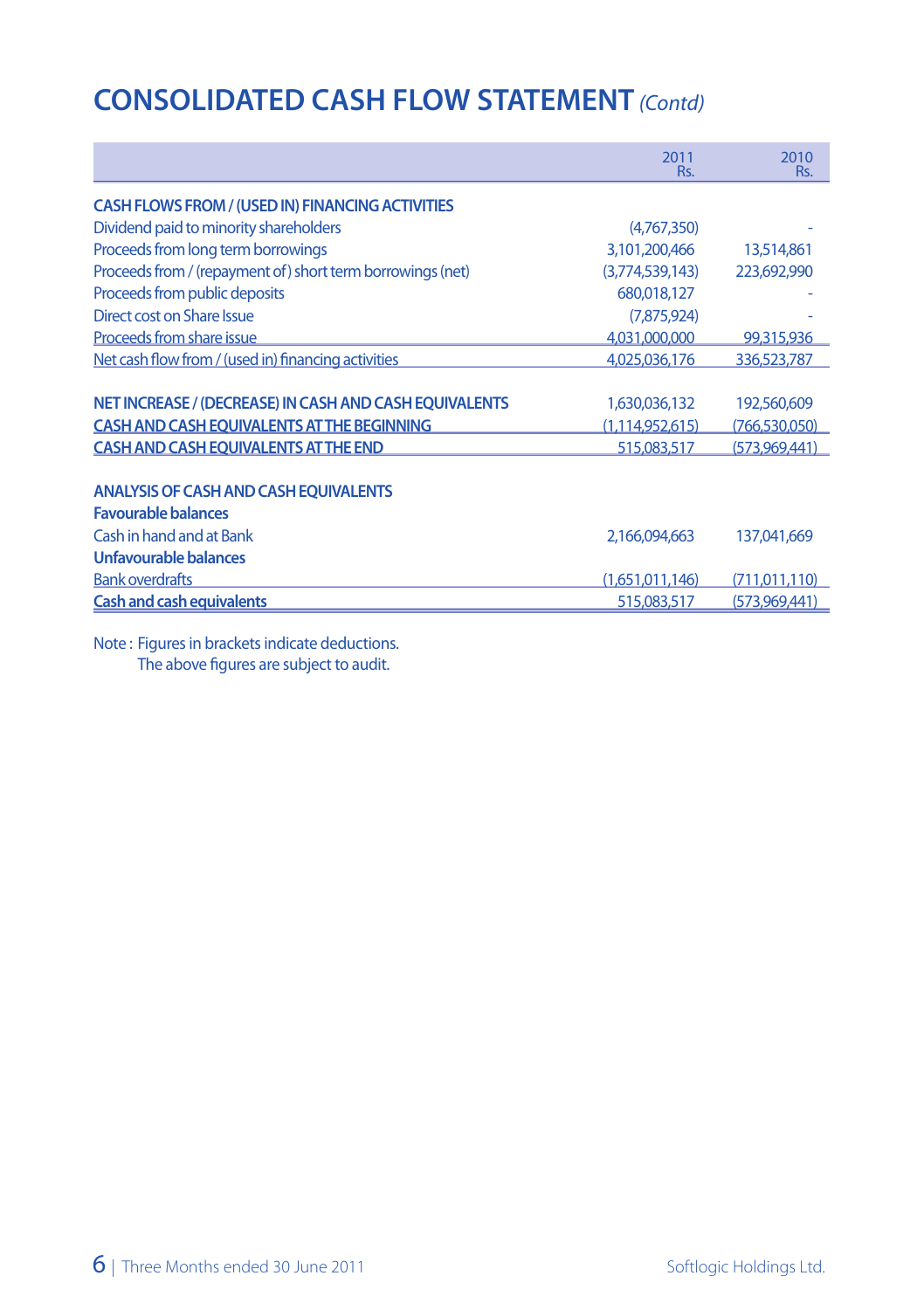# SEGMENT ANALYSIS OF REVENUE AND PROFIT **SEGMENT ANALYSIS OF REVENUE AND PROFIT**

|                         |              | nformation                            |                        | Leisure   |                 | <b>Retail</b>                                              |             | <b>Automobiles</b> |                           | <b>Financial</b><br>Services |                  | Healthcare | <b>Other</b>           |  |
|-------------------------|--------------|---------------------------------------|------------------------|-----------|-----------------|------------------------------------------------------------|-------------|--------------------|---------------------------|------------------------------|------------------|------------|------------------------|--|
|                         |              | 2010<br><b>Technology</b>             |                        | 2011 2010 |                 | 2011 2010                                                  |             | 2011 2010          |                           | 2011 2010                    | 2011 2010        |            | 2011 2010              |  |
| <b>Total Revenue</b>    |              | ,510,245,156 1,236,117,109 18,754,240 |                        |           |                 | 923,185,231 416,250,268 264,037,468 22,566,708 299,135,917 |             |                    |                           |                              | $-1,380,783,048$ |            |                        |  |
| <b>Operating Profit</b> |              | 207,334,540 155,822,095 (6,267,530)   |                        |           | $- 158,213,933$ | 57,585,271                                                 | 40,228,589  |                    | 776,345 27,472,595        |                              | 341,493,682      |            | 114,266,475 39,028,602 |  |
| Profit before Tax       | 16,989,507   |                                       | 99,717,974 (6,370,159) |           | 115,917,299     | 36,918,355                                                 | 37,822,792  |                    | 227,351 31,280,043        |                              | 157,807,526      |            | 12,826,584 9,741,758   |  |
| Income Tax              | (30,748,718) | (33,868,000)                          |                        |           |                 | $(16, 728, 948)$ $(9, 473, 275)$                           | (6,873,360) |                    | $(51,725)$ $(13,899,372)$ |                              | (28,508,505)     |            | (720,065)              |  |
| Profit after Tax        | 86,240,789   |                                       | 65,849,974 (6,370,159) |           |                 | 99,188,351 27,445,080                                      | 30,949,432  |                    | 175,626 17,380,671        |                              | 129,299,021      |            | 12,106,519 9,741,758   |  |
|                         |              |                                       |                        |           |                 |                                                            |             |                    |                           |                              |                  |            |                        |  |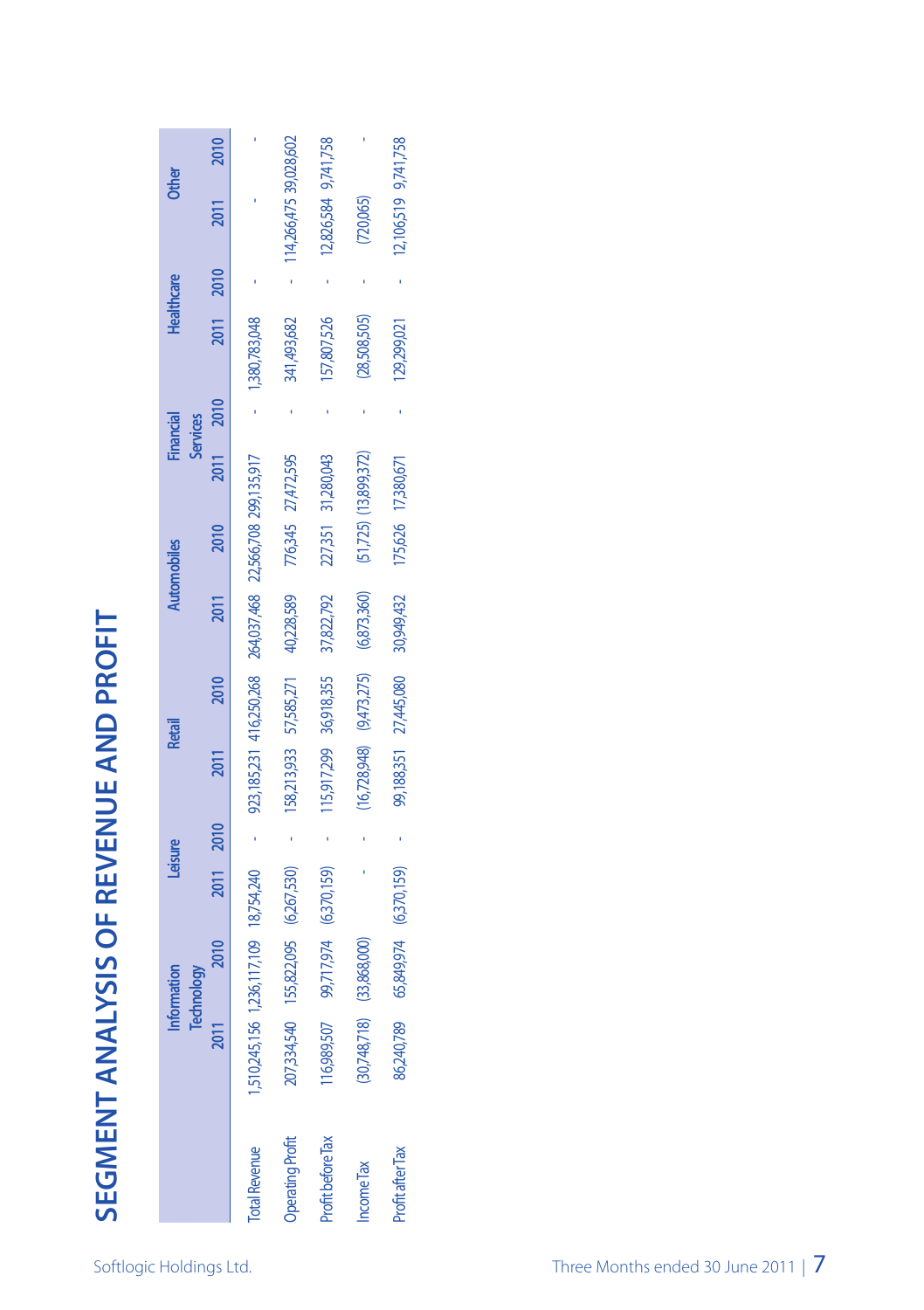| I                                                                                                                       |
|-------------------------------------------------------------------------------------------------------------------------|
|                                                                                                                         |
|                                                                                                                         |
|                                                                                                                         |
| I                                                                                                                       |
| l<br>and the state of the state of the state of the state of the state of the state of the state of the state of th     |
| j                                                                                                                       |
|                                                                                                                         |
|                                                                                                                         |
| $\mathcal{L}(\mathcal{L})$ and $\mathcal{L}(\mathcal{L})$ and $\mathcal{L}(\mathcal{L})$ and $\mathcal{L}(\mathcal{L})$ |
|                                                                                                                         |
| I                                                                                                                       |
|                                                                                                                         |
| П<br>ı                                                                                                                  |
| l                                                                                                                       |
|                                                                                                                         |
|                                                                                                                         |
|                                                                                                                         |
|                                                                                                                         |
|                                                                                                                         |
|                                                                                                                         |
|                                                                                                                         |
|                                                                                                                         |
| <b>Service Service</b><br>i<br>ļ                                                                                        |
|                                                                                                                         |
| l                                                                                                                       |

| <b>GROUP</b>                                                                |                           |                                      |                                                                                 |                              |                       |                             |                             |                 |
|-----------------------------------------------------------------------------|---------------------------|--------------------------------------|---------------------------------------------------------------------------------|------------------------------|-----------------------|-----------------------------|-----------------------------|-----------------|
| In Rs.                                                                      | Stated<br>Capital         | Reserve<br>Revaluation               | Attributable to equity holders of parent<br>Exchange<br>Translation<br>Reserves | Statutory<br>Reserve<br>Fund | Accumulated<br>Profit | Total                       | Interest<br>Minority        | Total<br>Equity |
| As at 01 April 2011                                                         |                           | 1,058,000,000 737,845,882            | (56,359,656)                                                                    | 3,414,497                    | 1,298,686,341         | 3,041,587,064 4,003,432,769 |                             | 7,045,019,833   |
| Issue of shares                                                             | 4,031,000,000             |                                      |                                                                                 |                              |                       | 4,031,000,000               |                             | 4,031,000,000   |
| Currency Translation Difference                                             |                           |                                      | (747, 132)                                                                      |                              |                       | (747, 132)                  |                             | (747, 132)      |
| cognised directly in equity<br>-Changes in holding<br>Net gain / (loss) rec |                           |                                      |                                                                                 |                              |                       |                             | (50,256,418)                | (50,256,418)    |
| Subsidiary dividend to minority shareholders                                |                           |                                      |                                                                                 |                              |                       |                             | (4,767,350)                 | (4,767,350)     |
| Direct cost on Share Issue                                                  |                           |                                      |                                                                                 |                              | (7, 875, 924)         | (7,875,924)                 |                             | (7,875,924)     |
| Profit for the period                                                       |                           |                                      |                                                                                 |                              | 275,545,421           | 275,545,421                 | 93,249,204                  | 368,794,625     |
| As at 30 June 2011                                                          | 5,089,000,000 737,845,882 |                                      | (57, 106, 789)                                                                  | 3,414,497                    | 1,566,355,838         |                             | 7,339,509,429 4,041,658,205 | 11,381,167,634  |
| As at 01 April 2010                                                         |                           | 984,056,000 628,105,194 (37,180,342) |                                                                                 |                              | 464,472,033           | 2,039,452,885               | 4,353,194                   | 2,043,806,079   |
| Direct Cost on Share Issue                                                  |                           |                                      |                                                                                 |                              | (919,242)             | (919,242)                   |                             | (919,242)       |
| Issue of shares                                                             | 73,944,000                |                                      |                                                                                 |                              |                       | 73,944,000                  |                             | 73,944,000      |
| Currency Translation Difference                                             |                           |                                      | (1,971,522)                                                                     |                              |                       | (1,971,521)                 |                             | (1,971,522)     |
| Profit for the period                                                       |                           |                                      |                                                                                 |                              | 102,591,567           | 102,591,567                 | 620,871                     | 103,212,438     |
| As at 30 June 2010                                                          |                           | ,058,000,000 628,105,194             | (39, 151, 864)                                                                  |                              | 566,144,359           | 2,213,097,689               | 4,974,065                   | 2,218,071,753   |

| <b>As at 01 April 2010</b>             |                                        | 984,056,000 628,105,194 (37,180,342) | 464,472,033 | 2,039,452,885                                     |         | 4,353,194 2,043,806,079 |
|----------------------------------------|----------------------------------------|--------------------------------------|-------------|---------------------------------------------------|---------|-------------------------|
| <b>Direct Cost on Share Issue</b>      |                                        |                                      | (919,242)   | (919,242)                                         |         | (919,242)               |
| ssue of shares                         | 73,944,000                             |                                      |             | 73,944,000                                        |         | 73,944,000              |
| <b>Currency Translation Difference</b> |                                        | 1,971,522)                           |             | (1,971,521)                                       |         | (1,971,522)             |
| Profit for the period                  |                                        |                                      |             |                                                   | 620,871 | 103,212,438             |
| As at 30 June 2010                     | 1,058,000,000 628,105,194 (39,151,864) |                                      |             | 566,144,359 2,213,097,689 4,974,065 2,218,071,753 |         |                         |
|                                        |                                        |                                      |             |                                                   |         |                         |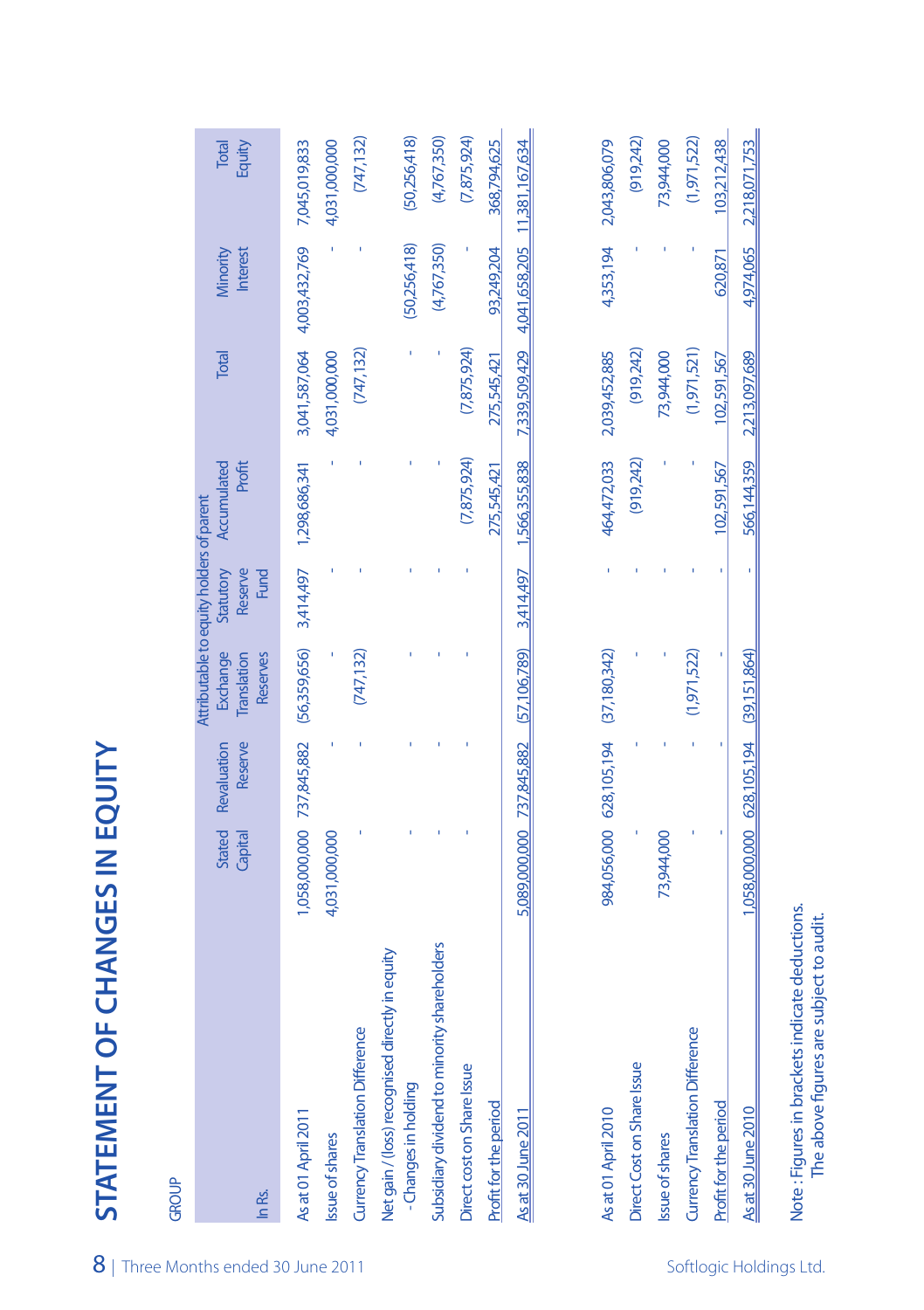# **COMPANY BALANCE SHEET**

|                                                       | <b>Unaudited</b><br>as at<br>30.06.2011<br>Rs. | <b>Unaudited</b><br>as at<br>30.06.2010<br>Rs. | <b>Audited</b><br>as at<br>31.03.2011<br>Rs. |
|-------------------------------------------------------|------------------------------------------------|------------------------------------------------|----------------------------------------------|
| <b>ASSETS</b>                                         |                                                |                                                |                                              |
| <b>Non-Current Assets</b>                             |                                                |                                                |                                              |
| <b>Property, Plant and Equipment</b>                  | 83,956,739                                     | 53,743,050                                     | 73,555,667                                   |
| <b>Investment Property</b>                            | 125,700,000                                    | 125,700,000                                    | 125,700,000                                  |
| <b>Investments in Subsidiaries and Joint Ventures</b> | 5,335,996,570                                  | 640,975,715                                    | 5,018,655,747                                |
| <b>Investments in Associates</b>                      | 12,449,800                                     | 1,145,781,315                                  | 12,449,800                                   |
| <b>Other Non-Currents Assets</b>                      | 242,044,175                                    | 242,044,175                                    | 242,044,175                                  |
|                                                       | 5,800,147,284                                  | 2.208.244.255                                  | 5,472,405,389                                |
| <b>Current Assets</b>                                 |                                                |                                                |                                              |
| <b>Trade and Other Receivables</b>                    | 55,611,204                                     | 111,375,364                                    | 70,715,721                                   |
| <b>Amounts Due from Related Parties</b>               | 372,673,299                                    | 230,540,546                                    | 278,145,009                                  |
| <b>Short Term Investments</b>                         | 369,043,064                                    | 103,843,427                                    | 271,725,154                                  |
| <b>Income Tax Refunds</b>                             | 4,717,622                                      |                                                | 2,685,050                                    |
| <b>Cash in Hand and at Bank</b>                       | 1,728,959,291                                  | 2,458,572                                      | 5,743,212                                    |
|                                                       | 2,531,004,480                                  | 448,217,909                                    | 629,014,146                                  |
| <b>Total Assets</b>                                   | 8,331,151,764                                  | 2,656,462,164                                  | 6,101,419,535                                |
| <b>EOUITY AND LIABILITIES</b>                         |                                                |                                                |                                              |
| <b>Stated Capital</b>                                 | 5,089,000,000                                  | 1,058,000,000                                  | 1,058,000,000                                |
| <b>Revenue Reserves</b>                               | (14,526,069)                                   | (67,777,874)                                   | (10,769,879)                                 |
| <b>Total Equity</b>                                   | 5,074,473,931                                  | 990,222,126                                    | 1,047,230,121                                |
| <b>Non-current Liabilities</b>                        |                                                |                                                |                                              |
| <b>Interest Bearing Borrowings</b>                    | 308,201,377                                    | 412,244,509                                    | 400,723,284                                  |
| <b>Employee Benefit Liabilities</b>                   | 10,999,896                                     | 3,987,072                                      | 11,599,896                                   |
|                                                       | 319,201,273                                    | 416,231,581                                    | 412,323,180                                  |
| <b>Current Liabilities</b>                            |                                                |                                                |                                              |
| <b>Trade and Other Payables</b>                       | 234,488,307                                    | 6,208,601                                      | 67,623,996                                   |
| <b>Amounts Due to Related Parties</b>                 | 757,732,123                                    | 632,856,920                                    | 704,590,689                                  |
| <b>Short Term Borrowings</b>                          | 1,660,190,815                                  | 100,000,000                                    | 3,690,744,882                                |
| <b>Current Portion of Interest Bearing Borrowings</b> | 220,248,755                                    | 97,692,205                                     | 142,721,412                                  |
| <b>Bank Overdrafts</b>                                | 64,816,560                                     | 413,250,731                                    | 36,185,255                                   |
|                                                       | 2,937,476,560                                  | 1,250,008,457                                  | 4,641,866,234                                |
| <b>Total Equity and Liabilities</b>                   | 8,331,151,764                                  | 2,656,462,164                                  | 6,101,419,535                                |

Note : Figures in brackets indicate deductions. The above figures are subject to audit. I certify that the financial statements comply with the requirements of the Companies Act No. 7 of 2007.

GOU OND

Chief Financial Officer

The Board of directors is responsible for the preparation and presentation of these financial statements. Signed for and on behalf of the Board by,

22 August 2011

logie **Director** Director **Director** Director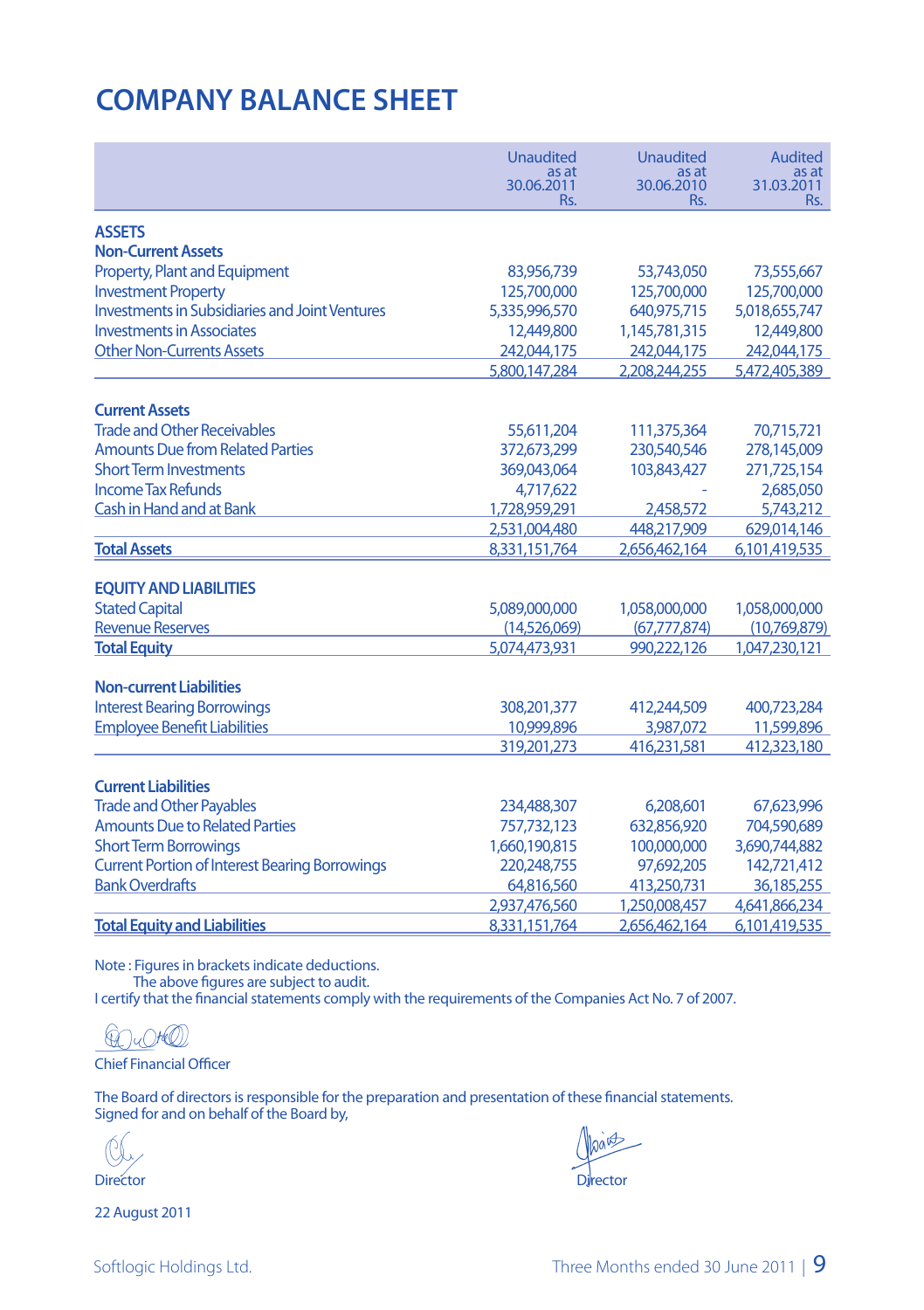# **COMPANY INCOME STATEMENT**

| For the three months ended 30 June | 2011<br>Rs.    | 2010<br>Rs.    | Change<br>$\%$ | Year ended<br>31.03.2011<br>Rs. |
|------------------------------------|----------------|----------------|----------------|---------------------------------|
| Revenue                            | 51,747,910     | 29,746,212     | 73.96%         | 159,556,537                     |
| <b>Cost of Sales</b>               | (29, 131, 788) | (15,946,084)   | 82.69%         | (77, 315, 815)                  |
| <b>Gross Profit</b>                | 22,616,121     | 13,800,128     | 63.88%         | 82,240,722                      |
|                                    |                |                |                |                                 |
| Dividend Income                    | 8,502,527      | 18,246,729     | $-53.40%$      | 151,065,019                     |
| <b>Other Operating Income</b>      | 107,983,185    | 27,336,076     | 295.02%        | 148,350,102                     |
| <b>Administrative Expenses</b>     | (46,504,297)   | (7,630,257)    | 509.47%        | (108, 843, 591)                 |
| <b>Finance Expenses</b>            | (88,477,802)   | (29, 286, 844) | 202.11%        | (190, 154, 560)                 |
| <b>Profit Before Tax</b>           | 4,119,734      | 22,465,833     | $-81.66%$      | 82,657,692                      |
|                                    |                |                |                |                                 |
| <b>Tax Expense</b>                 |                |                | ۰              | (3, 183, 864)                   |
| <b>Profit for the Period</b>       | 4,119,734      | 22,465,833     | $-81.66%$      | 79,473,828                      |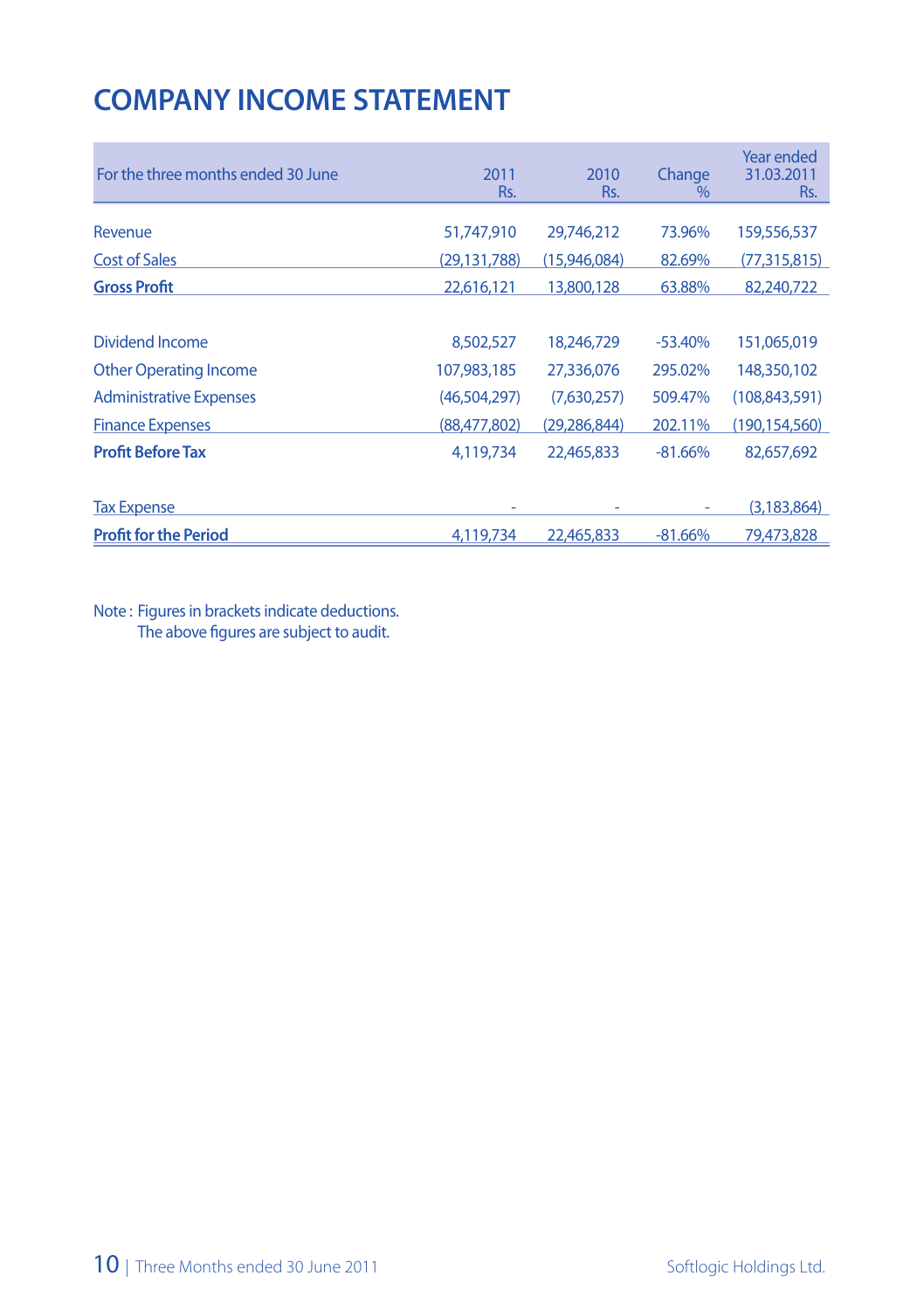# **COMPANY CASH FLOW STATEMENT**

|                                                                      | 2011<br>Rs.                    | 2010<br>Rs.              |
|----------------------------------------------------------------------|--------------------------------|--------------------------|
| <b>CASH FLOWS FROM OPERATING ACTIVITIES</b>                          |                                |                          |
| <b>Profit before Income Tax Expenses</b>                             | 4,119,734                      | 22,465,833               |
| <b>Adjustments for:</b>                                              |                                |                          |
| <b>Interest Income</b>                                               | (6,001,328)                    | (528, 574)               |
| Dividend income                                                      | (8,502,527)                    | (18, 246, 729)           |
| Depreciation of property, plant and equipment                        | 11,175,000                     | 8,100,000                |
| <b>Finance expenses</b>                                              | 88,477,802                     | 29,286,844               |
| (Profit) / loss on sale of other investments                         | (863, 131)                     | (12,433,428)             |
| (Profit) / loss on sale of property, plant and equipment             | (2,008,929)                    |                          |
| <b>Provision for Increasing Value of investments</b>                 | 97.309.796                     |                          |
| <b>Profit before working capital changes</b>                         | 183,706,416                    | 28,643,946               |
| (Increase) / decrease in receivable and prepayments                  | 15,104,517                     | 6,935,580                |
| (Increase) / decrease in amount due from related parties             | (94,528,290)                   | (2, 158, 872)            |
| Increase / (decrease) in creditors and accruals                      | 166,864,311                    | (1,712,207)              |
| Increase / (decrease) in amount due to related parties               | 53,141,432                     | (80,938,951)             |
| <b>Cash Generated from/ (used in) Operations</b>                     | 324,288,386                    | (49, 230, 504)           |
| Finance expenses paid                                                | (88, 477, 802)                 | (29, 286, 844)           |
| <b>Interest Received</b>                                             | 6,001,328                      | 528,574                  |
| <b>Dividend Received</b>                                             | 8,502,527                      | 18,246,729               |
| <b>Gratuity Paid</b>                                                 | (600,000)                      | (165, 875)               |
| <b>Tax paid</b>                                                      | (2,032,572)                    |                          |
| Net cash flow from / (used in) operating activities                  | 247,681,868                    | (59,907,920)             |
| <b>CASH FLOWS FROM /(USED IN) INVESTING ACTIVITIES</b>               |                                |                          |
| Purchase and construction of property, plant and equipment           | (21, 576, 072)                 |                          |
| (Purchase) / disposal of other investments held for sale (net)       | (193,764,575)                  | 58,169,066               |
| Proceeds from sale of property, plant and equipment                  | 2,008,929                      | 18,490                   |
| <b>Acquisition of subsidiary</b>                                     | (317, 340, 823)                |                          |
| Net cash flow from / (used in) investing activities                  | (530.672.540)                  | 58,187,556               |
| <b>CASH FLOWS FROM / (USED IN) FINANCING ACTIVITIES</b>              |                                |                          |
| Proceeds from non interest bearing borrowings (net)                  | (14,994,564)                   | (25,670,092)             |
| Proceeds from / (repayment of) short term borrowings (net)           | (2,030,554,067)                |                          |
| Direct cost on Share Issue                                           | (7,875,924)                    |                          |
| Proceeds from share issue<br>Net cash flow from financing activities | 4,031,000,000<br>1,977,575,445 | 73,944,000<br>48,273,908 |
|                                                                      |                                |                          |
| NET INCREASE IN CASH AND CASH EQUIVALENTS                            | 1,694,584,774                  | 46,553,544               |
| <b>CASH AND CASH EQUIVALENTS AT THE BEGINNING</b>                    | (30,442,043)                   | (457, 345, 703)          |
| <b>CASH AND CASH EOUIVALENTS AT THE END</b>                          | 1,664,142,731                  | (410.792.159)            |
| <b>ANALYSIS OF CASH AND CASH EQUIVALENTS</b>                         |                                |                          |
| <b>Favourable balances</b>                                           |                                |                          |
| Cash in hand and at Bank                                             | 1,728,959,291                  | 2,458,572                |
| Unfavourable balances                                                |                                |                          |
| <b>Bank overdrafts</b>                                               | (64,816,560)                   | (413,250,731)            |
| <b>Cash and cash equivalents</b>                                     | 1,664,142,731                  | (410,792,159)            |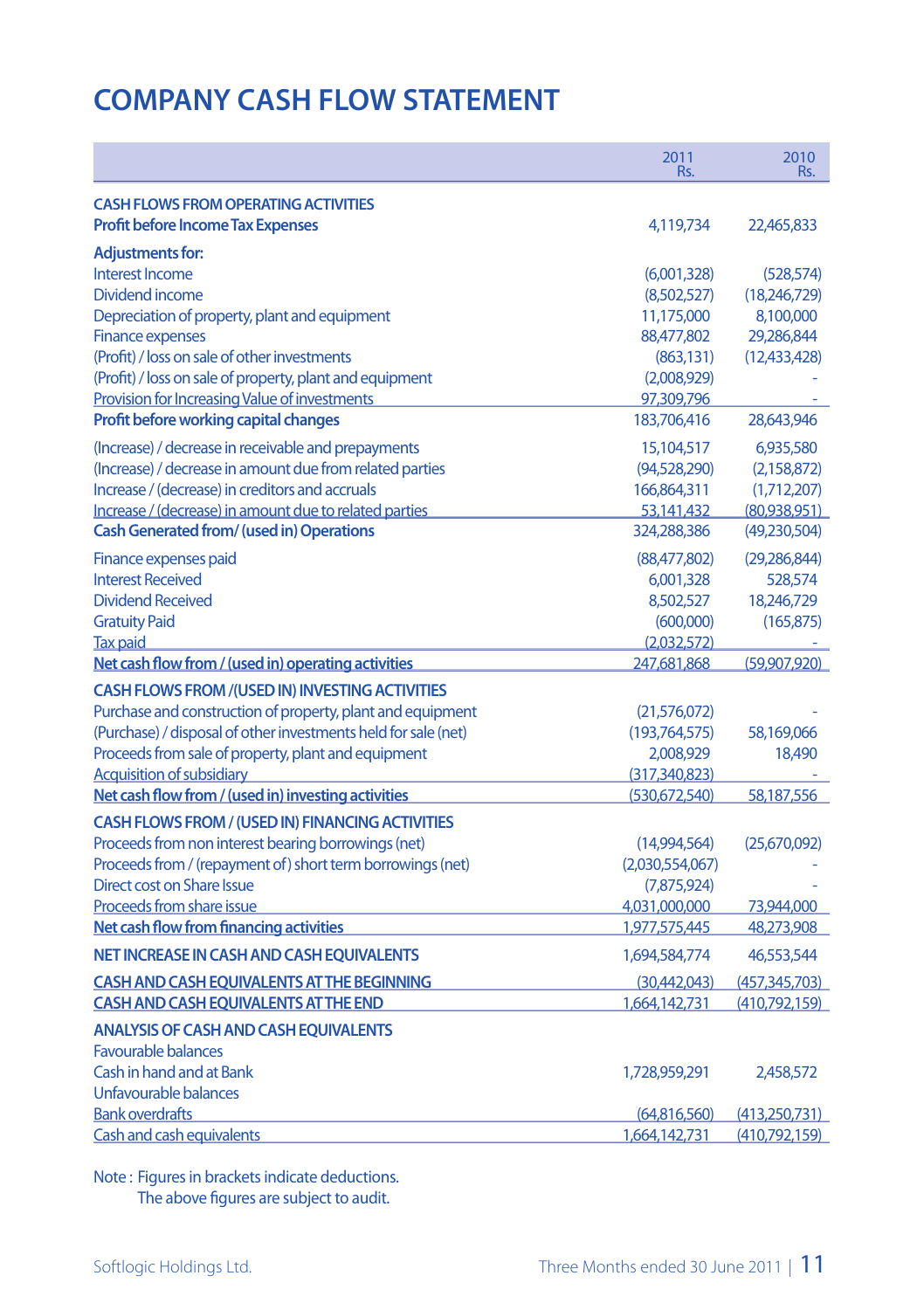# **COMPANY STATEMENT OF CHANGES IN EQUITY**

| In Rs.                       | <b>Stated</b><br>Capital | Accumulated<br>Profit | <b>Total</b>  |
|------------------------------|--------------------------|-----------------------|---------------|
| As at 01 April 2011          | 1,058,000,000            | (10,769,879)          | 1,047,230,121 |
| Issue of shares              | 4,031,000,000            |                       | 4,031,000,000 |
| Direct cost on Share Issue   |                          | (7,875,924)           | (7,875,924)   |
| <b>Profit for the period</b> |                          | 4.119.734             | 4.119.734     |
| As at 30 June 2011           | 5,089,000,000            | 14,526,069            | 5.074.473.931 |
|                              |                          |                       |               |
| <b>As at 01 April 2010</b>   | 984,056,000              | (89, 324, 465)        | 894,731,535   |
| <b>Issue of shares</b>       | 73,944,000               |                       | 73,944,000    |
| Direct cost on Share Issue   |                          | (919,242)             | (919,242)     |
| Profit for the period        |                          | 22,465,833            | 22,465,833    |
| As at 30 June 2010           | 1,058,000,000            | (67.777.874)          | 990.222.126   |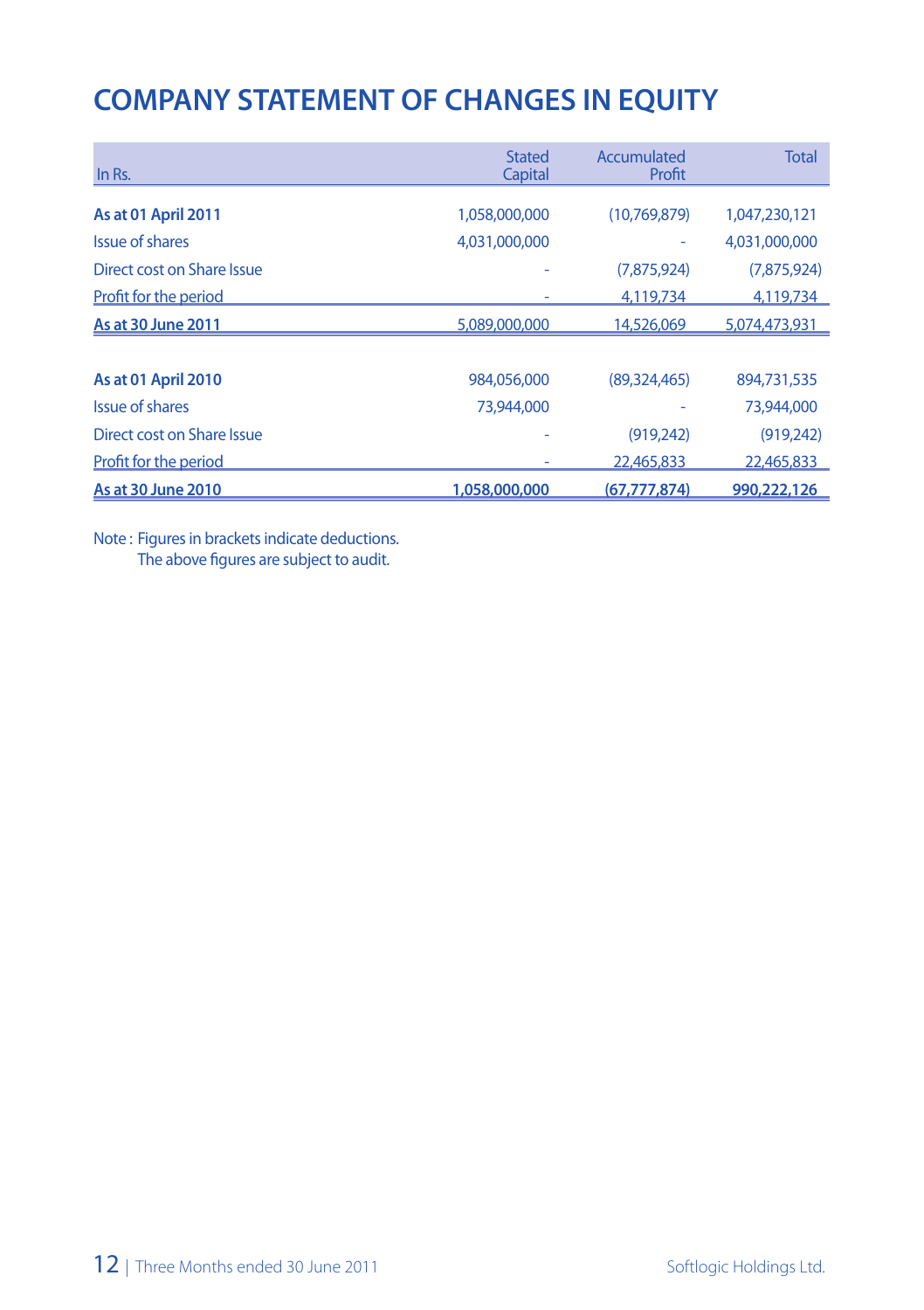# **NOTES TO THE FINANCIAL STATEMENTS**

#### **1. Corporate Information**

Softlogic Holdings Ltd, is a public limited company incorporated and domiciled in Sri Lanka and listed on the Colombo Stock Exchange.

The interim financial statements of the Group and the Company for the 3 months ended 30 June 2011 were authorised for issue by the Board of directors.

#### **2. Basis of Preparation**

The interim financial statements of the group and of the company have been prepared on the basis of the same accounting policies and methods applied for the year ended 31 March 2011 and are in compliance with Sri Lanka Accounting Standard 35 - Interim Financial Reporting.

The presentation and classification of the financial statements of the previous year have been amended, where relevant, for better presentation and to be comparable with those of the current year.

#### **3. Share Information**

#### **3.1 Public Share Holdings**

The percentage of shares held by the public as at 30 June 2011 was 18.71%

#### **3.2 Directors' Share Holdings**

The number of shares held by the Board of directors are as follows:

| As at                                      | 30-06-2011  | 31-03-2011  |
|--------------------------------------------|-------------|-------------|
| A K Pathirage - Chairman/Managing Director | 325,193,300 | 321,500,000 |
| H U Gunawardena                            | 57,469,300  | 57,000,000  |
| <b>R</b> J Perera                          | 60,636,700  | 58,390,000  |
| <b>H</b> Kaimal                            | 64,870,800  | 64,500,000  |
| <b>R</b> Rasool                            | 361,600     | Nil         |
| S Rajapaksha                               | 5,477,600   | Nil         |
| Dr S Selliah                               | 2,000,000   | 2,000,000   |
| Deshamanya P D Rodrigo                     | Nil         | Nil         |
| <b>PLDe Alwis</b>                          | Nil         | Nil         |

#### **3.3 Twenty Largest Shareholders of the Company are as follows:**

| As at         |                                                 | 30.06.2011  |        | 31.03.2011  |               |
|---------------|-------------------------------------------------|-------------|--------|-------------|---------------|
|               |                                                 | Number of   |        | Number of   |               |
|               |                                                 | shares      | $\%$   | shares      | $\frac{0}{0}$ |
|               | Mr. A K Pathirage                               | 325,193,300 | 41.74% | 321,500,000 | 50.23%        |
| $\mathcal{P}$ | Mr. H K Kaimal                                  | 64,870,800  | 8.33%  | 64,500,000  | 10.08%        |
| 3             | Mr. R J Perera                                  | 60,636,700  | 7.78%  | 58,390,000  | 9.12%         |
| 4             | Mr. H U Gunawardena                             | 57,469,300  | 7.38%  | 57,000,000  | 8.91%         |
| 5             | <b>Ceylon Investment PLC</b>                    | 14,000,000  | 1.80%  | 14,000,000  | 2.19%         |
| 6             | Ceylon Guardian Investment Trust PLC 13,770,000 |             | 1.77%  | 13,770,000  | 2.15%         |
| 7             | Mr. KPRB De Silva                               | 10,000,000  | 1.28%  | 10,000,000  | 1.56%         |
| 8             | Mr. S A B Rajapaksa                             | 5,477,600   | 0.70%  | Nil         | 0.00%         |
| 9             | Mrs. A Selliah                                  | 4,236,000   | 0.54%  | 4,000,000   | 0.63%         |
| 10            | Miss. S Subramaniam                             | 3,736,000   | 0.48%  | 3,500,000   | 0.55%         |
|               |                                                 |             |        |             |               |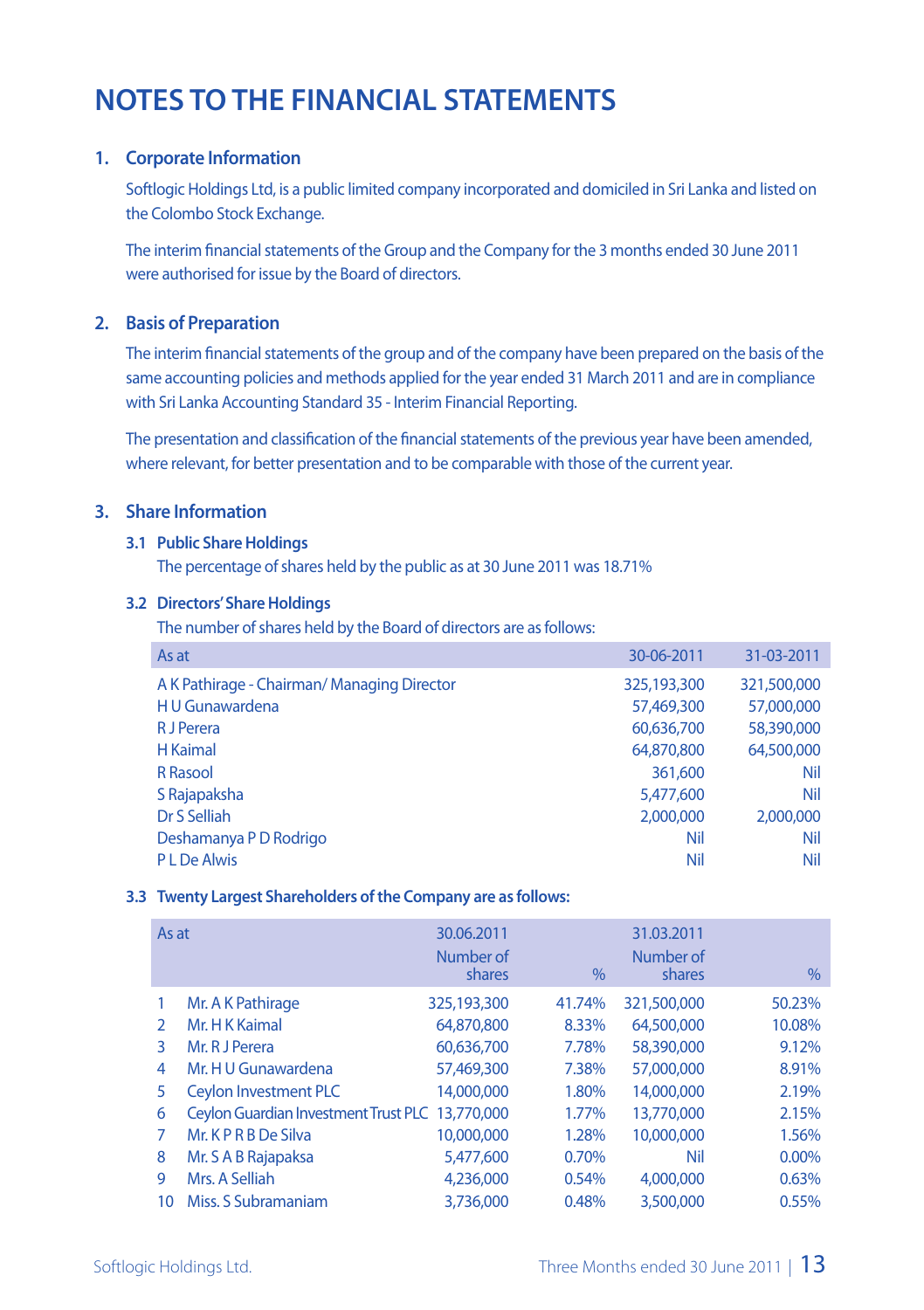# **NOTES TO THE FINANCIAL STATEMENTS** *(Contd)*

| As at |                                        | 30.06.2011<br>Number of<br>shares | $\%$  | 31.03.2011<br>Number of<br>shares | $\%$     |
|-------|----------------------------------------|-----------------------------------|-------|-----------------------------------|----------|
| 11    | Mr. V Kailaspillai                     | 3,736,000                         | 0.48% | 3,500,000                         | 0.55%    |
| 12    | Mrs. A Kailasapillai                   | 3,736,000                         | 0.48% | 3,500,000                         | 0.55%    |
| 13    | Union Assurance PLC A/C No - 01        | 3,693,200                         | 0.47% | Nil                               | 0.00%    |
| 14    | Sampath Bank PLC A/C No - 01           | 3,594,000                         | 0.46% | Nil                               | $0.00\%$ |
| 15.   | <b>HSBC INTL NOM LTD -SNFE-NTASIAN</b> |                                   |       |                                   |          |
|       | <b>Discovery Master Fund</b>           | 3,594,000                         | 0.46% | Nil                               | $0.00\%$ |
| 16    | Mr. R S Captain                        | 3,500,000                         | 0.45% | 3,500,000                         | 0.55%    |
| 17    | <b>Bartleet Finance Ltd</b>            | 3,500,000                         | 0.45% | Nil                               | 0.00%    |
| 18    | Arunodhaya (Pvt) Limited               | 3,500,000                         | 0.45% | 3,500,000                         | 0.55%    |
| 19    | Arunodhaya Investments (Pvt) Ltd       | 3,500,000                         | 0.45% | 3,500,000                         | 0.55%    |
| 20    | Mr. K Aravinthan                       | 3,500,000                         | 0.45% | 3,500,000                         | 0.55%    |

#### **3.4 Stated Capital**

Stated capital is represented by number of shares in issue as given below;

| As at           | 30-06-2011  | 31-03-2011  | 30-06-2010 |
|-----------------|-------------|-------------|------------|
| Ordinary shares | 779,000,000 | 640,000,000 | 64,000,000 |

#### **3.5 Net Assets per Share**

 Net assets per share have been calculated, for all periods, based on the number of shares in issue as at 30 June 2011.

#### **4. Stated Capital Movements**

The company issued 139,000,000 ordinary voting shares to the public at Rs. 29/= per share. The issue was opened on 09 June 2011 and was closed on the same day. These shares were listed on the Colombo Stock Exchange on 12 July 2011. The movement in the stated capital is given below;

| <b>Stated Capital</b>             | Rs.           |
|-----------------------------------|---------------|
| As at 01 April 2011               | 1.058.000.000 |
| Net proceeds from new share issue | 4.031.000.000 |
| As at 30 June 2011                | 5,089,000,000 |

#### **5. Contingencies, Capital and Other Commitments**

There has been no significant change in the nature of the contingencies and other commitments, which were disclosed in the annual report for the year ended 31 March 2011.

#### **6. Events Occurring After the Balance Sheet Date**

There have been no events subsequent to the Balance sheet date, which require disclosure in the interim financial statements other than the following.

Softlogic Holdings Ltd and Softlogic Capital PLC have entered in to a Sale and Purchase agreement on 12th July, 2011 with Asia Capital & its related parties to purchase 73.53% stake in Asian Alliance PLC.

(Softlogic Holdings Ltd - 8,449,416 (22.53% stake) and Softlogic Capital PLC - 19,125,000 shares (51% stake)).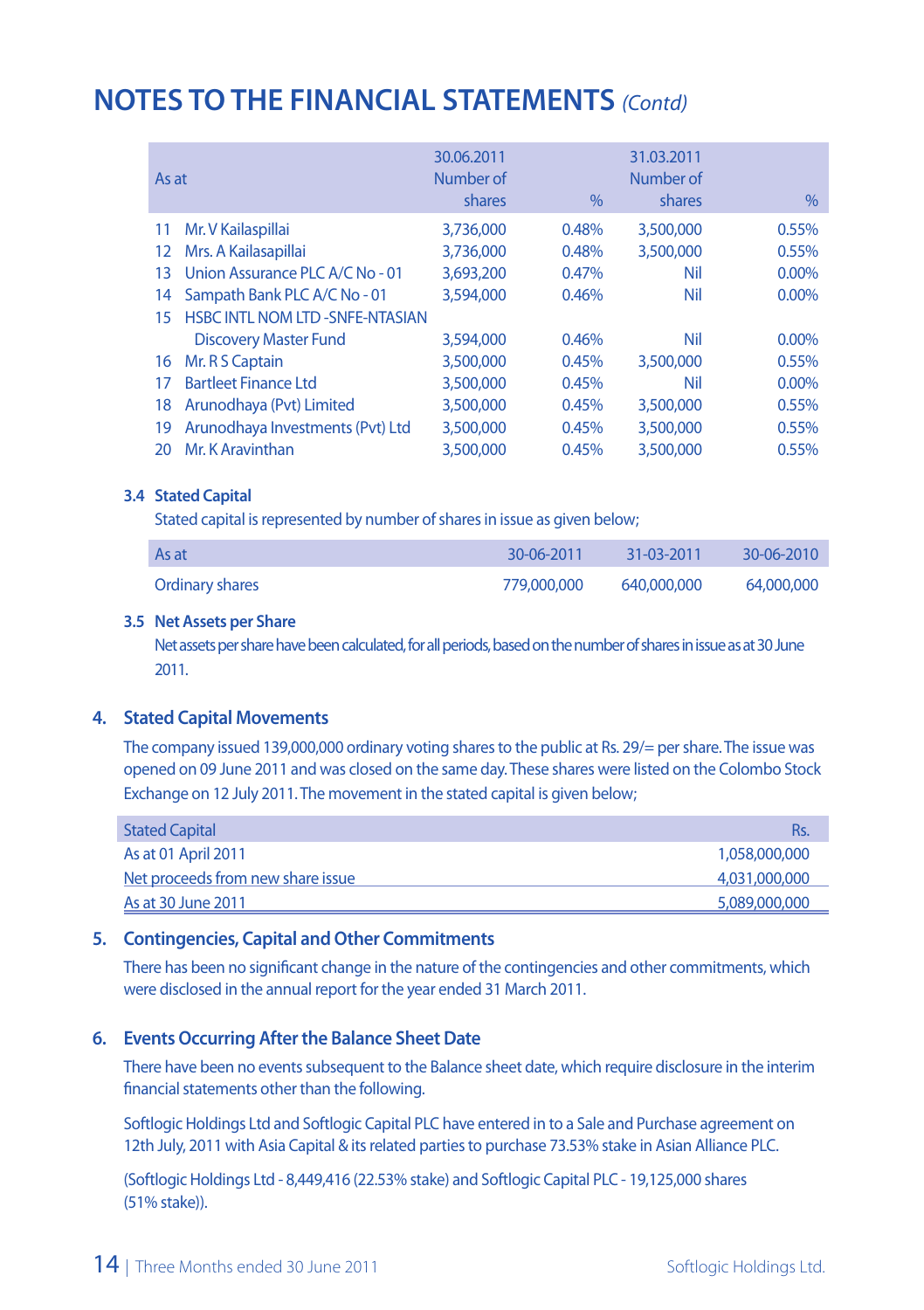# **CORPORATE INFORMATION**

**Name of Company** Softlogic Holdings Ltd.

#### **Legal Form**

Public Limited Liability Company Incorporated in Sri Lanka on 25 February 1998 as a Private Limited Liability Company under the Companies Act No. 17 of 1982 Re-registered on 10 December 2007 as a Public Limited Liability Company under the Companies Act No 07 of 2007 Ordinary shares listed on the Colombo Stock **Exchange** 

**Company Registration No** PV 1536 PB

#### **Registered Office of the Company**

14, De Fonseka Place, Colombo 05 Sri Lanka

#### **Contact Details**

14, De Fonseka Place, Colombo 05 Sri Lanka

Tel : +94 11 5575 000  $Fax : +94112595441$ E-mail : info@softlogic.lk Web : www.softlogic.lk

#### **Directors**

A K Pathirage - Chairman/Managing Director H U Gunawardena R J Perera H Kaimal R Rasool S Rajapaksha Dr. S Selliah Deshamanya P D Rodrigo P L De Alwis

#### **Audit Committee**

Deshamanya P D Rodrigo P L De Alwis Dr. S Selliah

#### **Remuneration Committee**

P L De Alwis Deshamanya P D Rodrigo

#### **Secretaries and Registrars**

Secretaries & Registrars (Pvt) Ltd 32A, 1st Floor, Sir Mohamed Macon Makar Mw., Colombo 03.

#### **Investor Relations**

Softlogic Holdings Ltd 14, De Fonseka Place, Colombo 05 Sri Lanka

Tel : +94 11 5575 000  $Fax + 94 11 2595 441$ 

#### **Contact for Media**

Softlogic Holdings Ltd 14, De Fonseka Place, Colombo 05 Sri Lanka

Tel : +94 11 5575 000 Fax : +94 11 2595 441

#### **Bankers**

Sampath Bank PLC Commercial Bank Ceylon PLC Hatton National Bank PLC Seylan Bank PLC National Development Bank PLC Citibank NA Nations Trust Bank PLC DFCC Bank PLC Bank of Ceylon Union Bank Colombo PLC Pan Asia Banking Corporation PLC

#### **Auditors**

Ernst & Young Chartered Accountants 201, De Saram Place, Colombo 10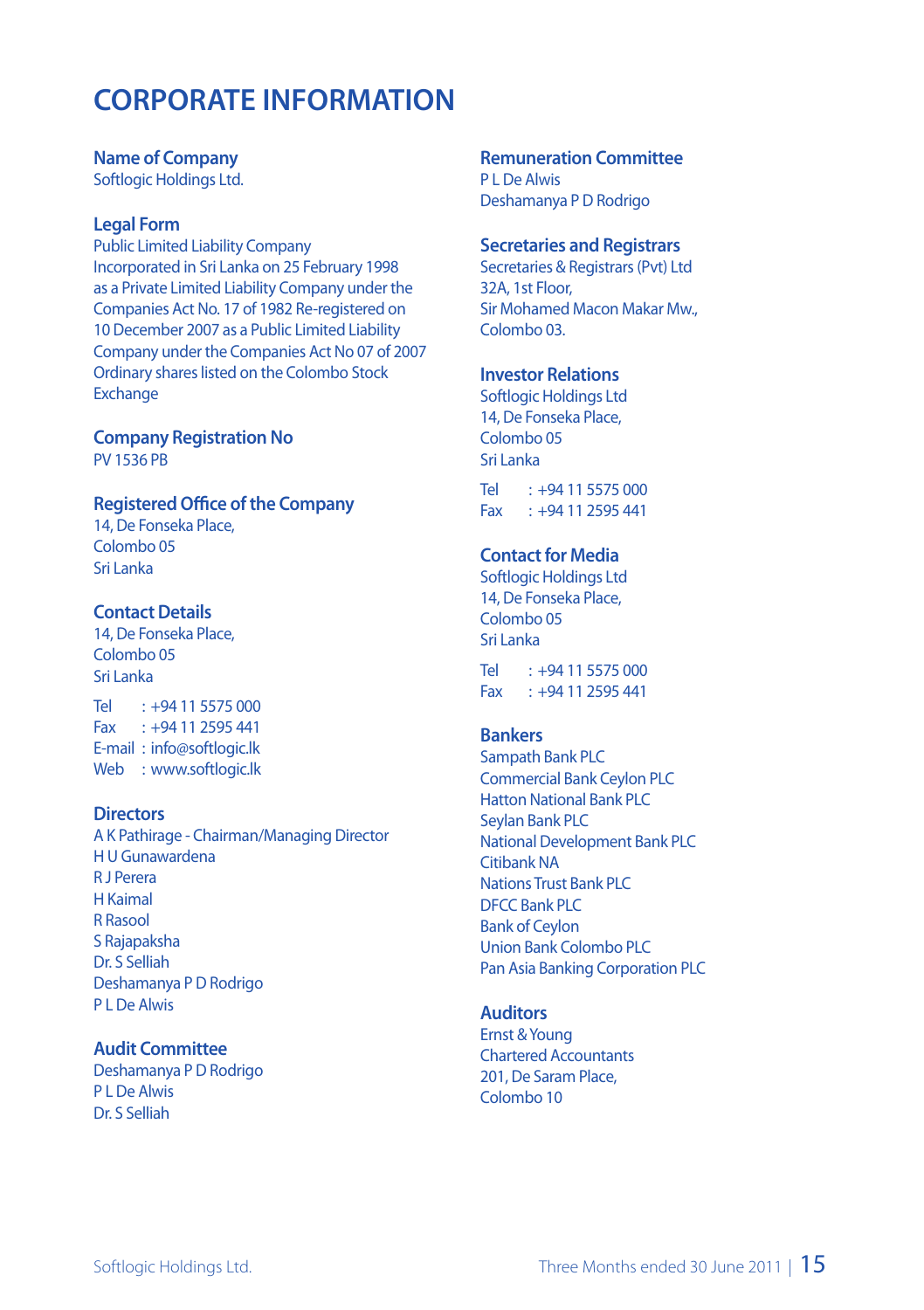# **NOTES**